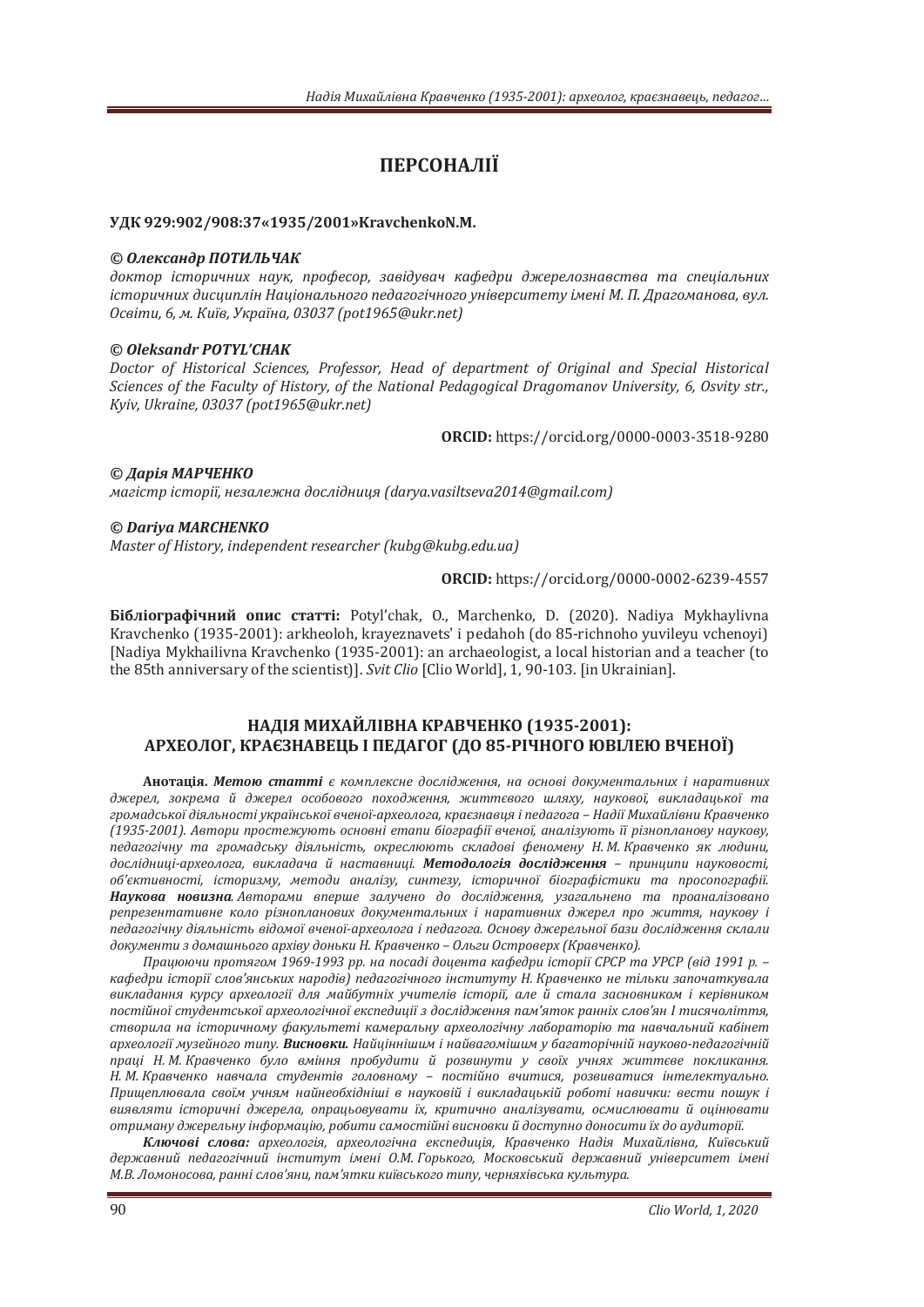### NADIYA MYKHAILIVNA KRAVCHENKO (1935-2001): AN ARCHAEOLOGIST, A LOCAL **HISTORIAN AND A TEACHER (TO THE 85TH ANNIVERSARY OF THE SCIENTIST)**

**Abstract.** *The aim of the articleǡǡ including sources of personal origin, scientific, teaching and social activities of Ukrainian scientist-archaeologist, a local history expert and a teacher - Nadiya Kravchenko (1935-2001). The authors trace the main stages of the* biography of the scientist, consider her various scientific, pedagogical and public activities, outline the *components of the phenomenon of N. Kravchenko as a person, a researcher-archaeologist, a teacher and a mentor.* **Research methodology** – the principles of science, objectivity, historicism, methods of analysis, synthesis, *historical biography and prosopography*. Scientific novelty. The authors for the first time involved in the study summarised and analysed a representative range of various documentary and historical sources about the life, *scientific and pedagogical activities of the famous scientist and archaeologist. The source base of the study was* based on documents from the home archive of N. Kravchenko's daughter - Olga Ostroverkh (Kravchenko). Among them: N. Kravchenko's autobiography, correspondence, official certificates and certificates, copies of characteristics, documents on education, scientific qualifications, employment, incentives and awards, scientific and educational materials. This documentary complex allows to study the history of N. Kravchenko's family in detail, step by step, to analyse the life of the scientist, her scientific and teaching biography. An essential but a *small group of sources are memoirs. A separate source complex is the fund R-346 (National Pedagogical* Dragomanov University) in the State Archives of Kyiv. The records of the historical faculty where N. Kravchenko worked for almost 25 years, and which is associated with her career as a teacher, an archaeologist and a tutor of *student science are kept there. The most numerous source complex of our research: more than 90 published scientific, scientific-methodical and educational works, including monographs, scientific articles, abstracts of* reports at scientific conferences, reviews and reports on the results of archaeological research, textbooks is *represented multifaceted scientific, pedagogical and monument protection activity of N. Kravchenko.* 

*N. Kravchenko was born on November 4, 1935, in Kyiv, in a family of intellectuals. After graduating from* Kyiv High School in 1953, she entered the history department of the Taras Shevchenko Kyiv State University. In *1954-1959 she continued her studies at the Faculty of History of the MV Lomonosov Moscow State University, where her teachers were well-known Soviet archaeologists A. Artsikhovsky, B. Rybakov, O. Bryusov, P. Tretvakov* and G. Fedorov. After graduating from Moscow, N. Kravchenko worked as a senior laboratory assistant and a *junior researcher at the Institute of Archeology of the Academy of Sciences of the Ukrainian SSR. In 1965-1967 N.* Kravchenko studied postgraduate studies, simultaneously teaching special and current courses at the Department of Archeology of the Taras Shevchenko University of Kyiv and the Department of History of the CPSU of the Kyiv *Working Institute named after OM Gorky. In 1967 she successfully defended her dissertation on the topic:* "Kosanovsky cemetery as a source for studying the history of the population of Pobuzhye in the first half of the *first millennium AD. "* Then she returned to work as a researcher at the Institute of Archeology of the USSR *.*<br>Academv of Sciences. In 1969 N. Kravchenko transferred to work at the Kyiv State Pedagogical Institute named after 0. M. Gorky to the position of associate professor of the history of the CPSU of the restored historical faculty. *Working during 1969-1993 as an associate professor of the Department of History of the USSR and Ukrainian SSR (since 1991 - the Department of History of Slavic Peoples) of the Pedagogical Institute N. Kravchenko not only* began teaching archaeology for future history teachers but also initiated and headed permanent student archaeological expedition to study the monuments of the early Slavs of the first millennium, created a chamber archaeological laboratory and a study room of archaeology of the museum type at the Faculty of History. N. *Kravchenko is the author of 95 scientific works, teaching aids and textbooks for students of history. Conclusions.* The most valuable and important in N.Kravchenko's many years scientific and pedagogical work was the ability to awaken and develop in her students a life vocation. And it was not always archeology, historical science or teaching. Many students of Nadyia Mykhailovna after graduating from the Faculty of History became successful *journalists, lawyers, philosophers, worked in the civil service in government and law enforcement agencies, became MPs, or chose another useful area of intellectual work. N.M. Kravchenko taught students the main thing* to learn continually, to develop intellectually. She instilled in her students the most necessary skills in scientific and teaching work: to search for and identify historical sources, process them, critically analyse, comprehend and evaluate the received source information, draw independent conclusions and communicate them to the audience.

*Keywords*: archeology, archeological expedition, Kravchenko Nadiya Mykhailivna, Kyiv State Pedagogical *Institute named after O.M. Gorky, Moscow State University named after M.V. Lomonosov, early Slavs, monuments* of Kyiv type, Chernyakhiv culture.

Постановка проблеми. XX ст. у світовій історії, попри весь його драматизм і трагічність, було часом потужних суспільних зрушень, серед яких чільне місце належить так званому фемінізму та гендерній революції. Проникнення такого інтелектуального постмодерну в історичну науку мало наслідком формування нового напрямку досліджень - гендерної історії, що зосередилася на проблемах проникнення жінок у табуйовані патріархальною свідомістю сфери соціального виробництва, місця та ролі жінки в суспільстві, і в науці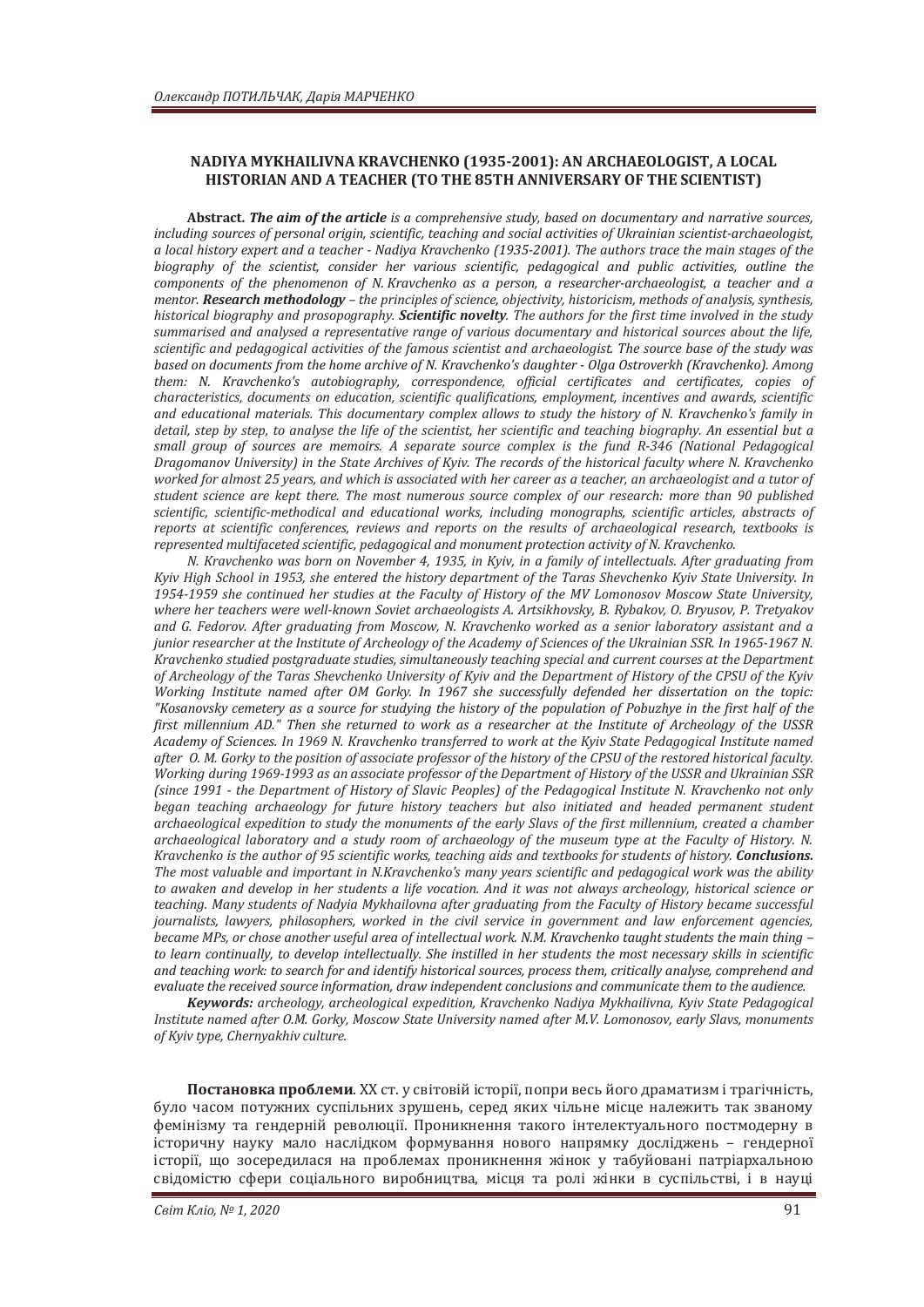зокрема. На рівні біографічних досліджень ці студії найчастіше набували характеру жіночої мікроісторії.

Одним із прикладів такого «гендерного зсуву» є життя і професійна кар'єра відомої вченої, археолога, краєзнавця і педагога, кандидата історичних наук, доцента Київського державного педагогічного інституту імені О.М. Горького (нині – Національний педагогічний університет імені М.П. Драгоманова) Надії Михайлівни Кравченко (1935-2001), добре знаної ь професійних колах археологів передусім як дослідниці ранньослов'янських пам'яток Середнього Подніпров'я Ітис. від Р.Х. Попри це, її скромний, сповнений надій і тривог, перемог і досягнень, злетів і прикростей долі життєвий шлях і професійна діяльність досі є малодослідженими.

Аналіз останніх досліджень і публікацій. Про Надію Михайлівну Кравченко ми маємо незаслужено мало офіційної інформації, доступної з кількох науково-біографічних довілників<sup>1</sup>. Натомість її життєвий шлях, професійна наукова, пелагогічна та громалська діяльність відкриваються зацікавленому читачеві передусім із публікацій учнів і близьких. У газетних статтях Є. Гороховського<sup>2</sup> та О. Островерх<sup>3</sup> ідеться про історію родини Кравченків, зокрема про складні життєві обставини, у які потрапила матір маленької Надійки - Галина Ніколаєнко - у повоєнні роки. Її, дружину репресованого, директорку Київського історичного музею, безпідставно звинуватили в розкраданні державного майна. На тлі цієї драматичної історії автори діляться з читачами маловідомою інформацією про коло спілкування родини, вплив сфери професійної діяльності матері Надійки на формування певних світоглядних позицій майбутньої вченої. Докладніший опис життєвого шляху своєї вчительки та професійної наставниці подибуємо в статтях Н. Абашиної. Авторка більш докладно описує життєвий шлях Надії Михайлівни, проводячи екскурс в її дитинство та киність, поетапно аналізуючи життєві стресові ситуації та складні обставини, що вплинули на гартування характеру й становлення особистості майбутньої вченої-археолога – арешт і засудження за сфабрикованими звинуваченнями батька в 1937 р., період війни, необґрунтовані підозри та цькування матері, студентські роки Н. Кравченко, початок її професійної кар'єри. Зокрема, в публікаціях ідеться про роки роботи Надії Михайлівни в Інституті археології АН УРСР, Київському державному педагогічному інституті імені 0. М. Горького, складні проблеми зі здоров'ям, що турбували дослідницю в останній період її ЖИТТЯ<sup>4</sup>.

Своєрідним підсумком нечисленних досліджень життєвого шляху, наукової, педагогічної та громадської діяльності Н. М. Кравченко є виступи на наукових конференціях і науково-біографічні публікації Д. Марченко, що стали майданчиком для оприлюднення результатів дипломного дослідження, захищеного випускницею магістратури історичного факультету НПУ імені М. П. Драгоманова 2016 р.<sup>5</sup>

Важливим наративом для осмислення наукового та суспільного внеску, ролі Н. М. Кравченко як вченої-археолога, педагога, організаторки археологічної освіти,

<sup>&</sup>lt;sup>1</sup> *Бузян Г.* Кравченко Надія Михайлівна. Краєзнавці України (Сучасні дослідники рідного краю): Довідник. Т. 1. Київ-Кам'янець-Подільський, 2003. С. 109; Кравченко Надія Михайлівна. Українські історики XX століття: Бібліографічний довідник. Вип. 2. Част. 1. Київ-Львів, 2003. С. 160.

<sup>&</sup>lt;sup>2</sup> Гороховський Є. Зустрічний рух: Дві історії про пригоди скарбів культури України й Німеччини у XX столітті. Дзеркало тижня. 2000. № 35. С. 69-85.<br><sup>з</sup> Островерх О., & Ходаковский М. Культура – вне политики. Фінансова Україна. 1994. 8 червня. № 20(26);

<sup>1994. 30</sup> червня. № 23(29).

<sup>&</sup>lt;sup>4</sup> Абашина Н. С. Слово об учителе. Дослідження з археології, історії, етнографії: пам'яті Н. М. Кравченко. Зб. наук. праць. Київ: Вид-во імені О. Теліги, 2003. С. 5-12; *Ёё же.* Надія Михайлівна Кравченко – вчений і педагог. Рідна школа. 2003. № 10. С. 40; *Її ж.* Н. М. Кравченко - дослідниця черняхівської культури / Зб. тез доповідей на конференції «Черняхівська культура. Актуальні проблеми досліджень (до 40-річчя археологічної експедиції НПУ ім. М. П. Драгоманова) Київ, 15-17 жовтня ° 2010 р.». Київ: Вид-во НПУ імені М. П. Драгоманова, 2010. С. 2–5.<br><sup>5</sup> *Марченко Д. С.* Біографічні віхи наукової та педагогічної спадщини історика, археолога і педагога

Н. М. Кравченко. Драгоманівські історичні студії: збірник наукових праць молодих істориків. Київ: Вид-во НПУ ім. М. П. Драгоманова, 2013. Вип. 1(5). С. 648-658; *Її ж.* Науково-дослідницька діяльність Н. М. Кравченко. Драгоманівські історичні студії: збірник наукових праць молодих істориків. Київ: Вид-во НПУ ім. М. П. Драгоманова, 2014. Вип. 2(6). С. 420-429; *Її ж.* Феномен жінки-історика, педагога і науковця другої половини XX – початку XXI ст. На прикладі постаті Н. М. Кравченко (1935-2001). Дипломна робота на здобуття освітньо-кваліфікаційного рівня «магістр» [Рукопис]; спец.: 8.030301 «Історія»; наук. керівн. О.В.Потильчак; Національний пед. ун-т імені М.П.Драгоманова. Київ, 2016. 80 с.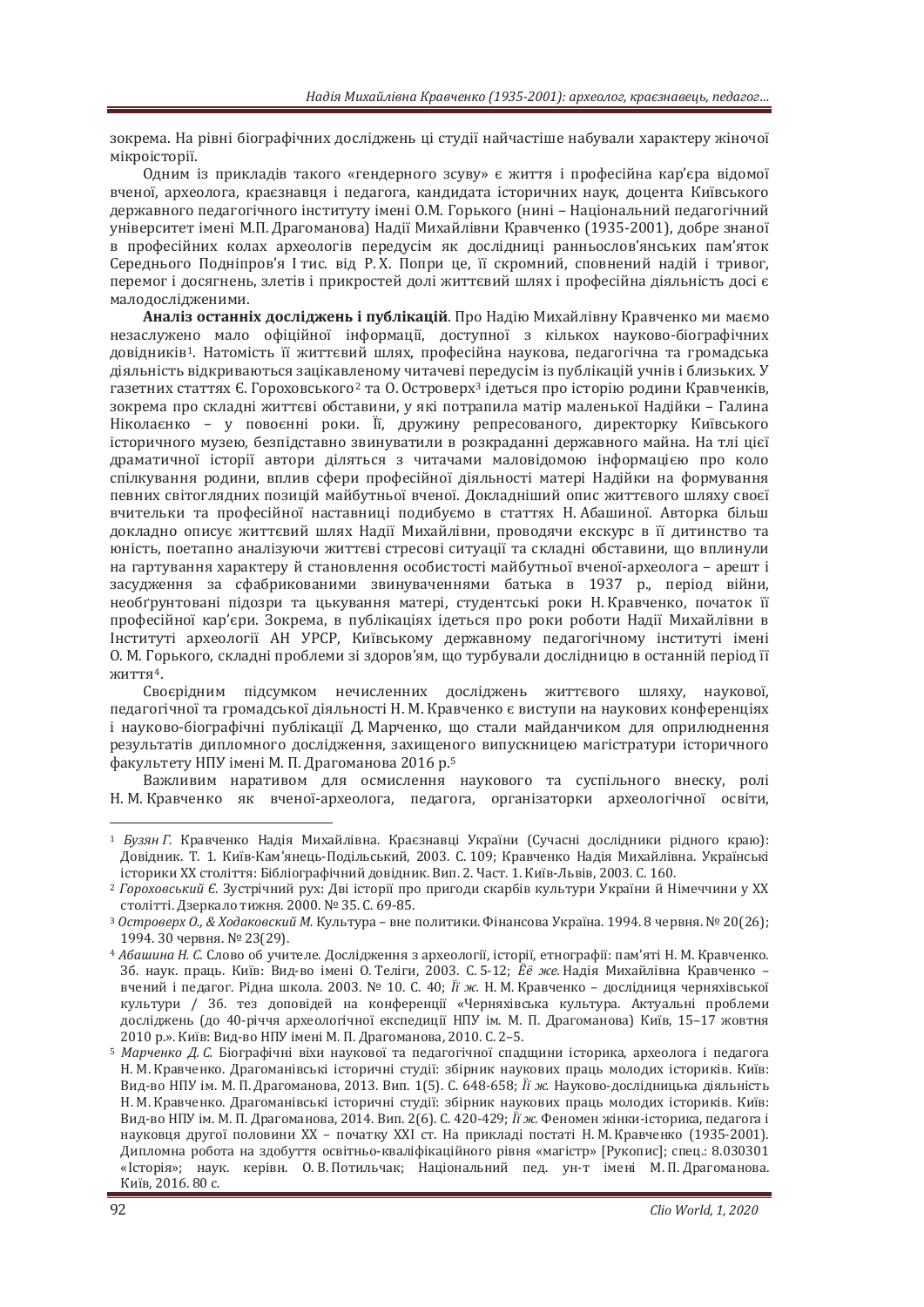громадської діячки і пам'яткознавця є публікації її колег. Здебільшого це наукові статті колишніх студентів Надії Михайлівни, а нині відомих вітчизняних археологів, які продовжують дослідження, започатковані їхнім учителем і наставницею ще в 1970-х рр. Більшість із цих матеріалів друкувалися у фахових наукових збірниках та академічному журналі «Археологія». Серед них статті Н. Абашиної<sup>6</sup>, Є. Гороховського<sup>7</sup>, С. Лисенка<sup>8</sup>, О. Петраускаса, Р. Шишкіна<sup>9</sup>, Л. Циндровської<sup>10</sup>. Огляд нечисленних біографічних публікацій про життя, наукову та педагогічну діяльність Надії Михайлівни Кравченко засвідчує, що понад 40-річний творчий науковий доробок ученої в галузі слов'янської археології, її внесок в організацію історичної педагогічної освіти в стінах НПУ імені М. П. Драгоманова, практичну роботу у сфері краєзнавства, охорони пам'яток і музейної справи ще недостатньо вивчений, узагальнений та оцінений нашими сучасниками.

**Мета та завдання дослідження.** У статті на основі документальних і наративних джерел, зокрема й особового походження, зроблено спробу комплексного висвітлення життєвого шляху, наукової та громадської діяльності української вченої-археолога, краєзнавця і педагога - Надії Михайлівни Кравченко (1935-2001). Автори простежують основні етапи біографії вченої, аналізують її різнопланову наукову, педагогічну та громадську діяльність, окреслюють складові феномену Н.М. Кравченко як людини, дослідниці-археолога, викладача й наставниці.

Основу джерельної бази розвідки склали документи з домашнього архіву доньки Надії Михайлівни – Ольги Борисівни Островерх (Кравченко). Серед цих матеріалів автобіографія, листування, офіційні довідки та посвідчення, копії характеристик, документи про освіту, наукову кваліфікацію, трудову діяльність, про заохочення та нагороди, наукові та навчально-методичні матеріали. Цей документальний комплекс дає змогу досить докладно, поетапно вивчити icторію родини Н. М. Кравченко, проаналізувати життєвий шлях ученої, її наукову та викладацьку біографію. Не менш важливу, хоча й нечисленну групу джерел становлять тексти мемуарного характеру, опубліковані в останні роки життя вченої та її учнями невдовзі після смерті Надії Михайлівни<sup>11</sup>. Фонд Київського державного педагогічного інституту імені О. М. Горького (Р-346) у Державному архіві м. Києва - це окремий джерельний комплекс, що містить матеріали діловодства історико-педагогічного (пізніше – історичного) факультету вищого навчального закладу, у якому Н. М. Кравченко пропрацювала майже чверть віку, і з яким пов'язаний розквіт її кар'єри викладачки, науковця-археолога, організаторки студентської науки<sup>12</sup>. Багатогранну і творчу наукову, педагогічну та пам'яткоохоронну діяльність Н. М. Кравченко репрезентує найчисленніший джерельний комплекс нашого дослідження: понад 90 опублікованих наукових, науковометодичних і навчальних праць, серед яких монографії, наукові статті, тези доповідей на

<sup>&</sup>lt;sup>6</sup> Абашина Н. С. Комплекси празько-корчацької культури поселення Обухів II. Збірник наукових праць Наvково-дослідного інституту українознавства. Т. XV. На пошану професора, чл.-кор. НАН України В. Д. Барана; за заг. ред. проф. П. П. Кононенка. Київ, 2007. С. 148–155; *Її ж.* Ранньослов'янське поселення Обухів VII на Стугні. Археологія. 1986. Вип. 53. С. 72-86; *Абашина Н. С., & Гороховський Є. Л.*<br>Кераміка пізньозарубинецького поселення Обухів. Археологія. 1975. Вип. 18. С. 61-70.

<sup>&</sup>lt;sup>7</sup> Гороховский Е. Л. Хронология могильников черняховской культуры. Тезисы докладов советской делегации на V Международном конгрессе славянской археологии. Москва, 1985. С. 21-22; Його ж.

Поховання ранньоскіфського часу на Київщині. Археологія. 1979. Вип. 32. С. 105-107.<br><sup>8</sup> Лисенко С. Д. Формування археологічних фондів Фастівського музею. Прес-музей. Вип. 3. Фастів, 1994. С. 3-4.<br><sup>9</sup> *Петраускас О. В., & Шишкін Р. Г. Деякі Підсумки археологічних досліджень, проведених на* 

Правобережній Київщині у1985-1990 рр. (за матеріалами пам'яток пізньоримського часу). Археологічні дослідження, проведені на території України протягом 80-х рр. органами охорони пам'яток та музеями республіки. Київ, 1992. С. 96-111; Шишкін Р. Г. Господарсько-екологічна модель черняхівської культури (за матеріалами Середнього Подніпров'я). Археологія. 1999. № 4. С. 129-139.<br><sup>10</sup> Циндровська Л. О. Могильник в урочищі Дівич Гора. Археологія. 1984. Вип. 47. С. 79-89; *Її ж.* Пам'ятки

першої чверті І тис. н. е. на території Середнього Подніпров'я. Археологія. 1988. Вип. 62. С. 86-95; *Її ж.* Про деякі типи фібул перших століть нової ери на Середньому Подніпров'ї. Археологія. 1982. Вип. 37. С. 86-94.<br><sup>11</sup> *Кравченко Н. М.* Путешествие в первое тысячелетие нашей эры: записки об археологической

<sup>(</sup>студенческой) экспедиции. Київ: Вид-во ТОВ. «Курс», 2000. 57 с.; Її ж. Археологи. Первые встречи. Дослідження з археології, історії, етнографії: пам'яті Н. М. Кравченко. Зб. наук. праць. Київ: Вид-во імені О. Теліги, 2003. С. 18-23.<br><sup>12</sup> Державний архів м. Києва (далі – ДАК). Ф. Р-346. Оп. 2. Спр. 3122, 3380, 3632; Оп. 4. Спр. 179, 196; Оп.

<sup>10.</sup> Cπp. 949, 1145, 1147, 1352, 1354, 1385, 1548, 1550, 1551.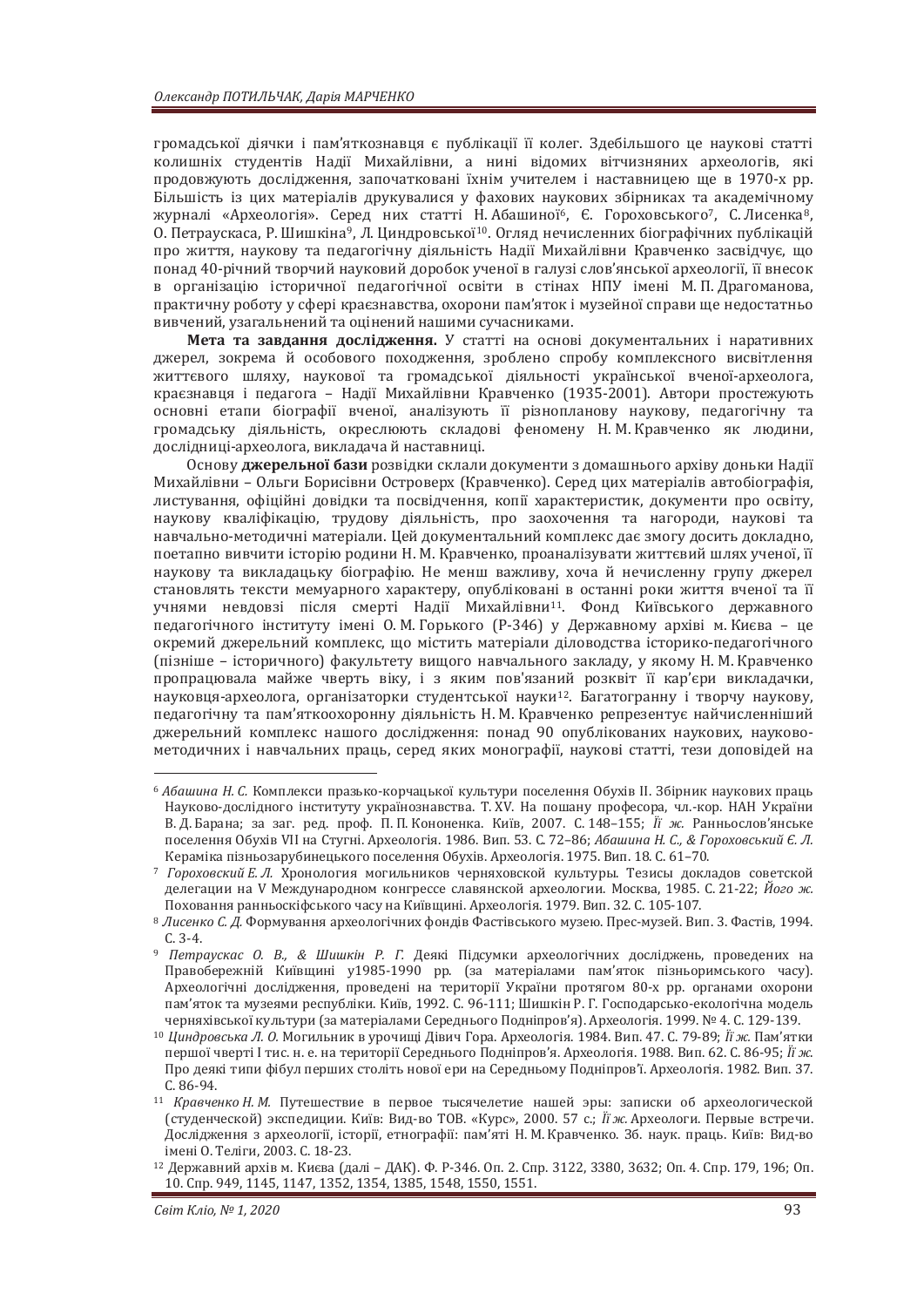наукових конференціях, огляди та звіти про результати археологічних досліджень, навчальні посібники та підручники.

**Виклад основного матеріалу.** Н. М. Кравченко народилася 4 листопада 1935 р. у Києві, у сім'ї інтелігентів<sup>13</sup>. Матір Надійки, Галина Андріївна Ніколаєнко (уродженка Харкова, 1909 р.н.), з 1930 по 1935 рр. працювала секретарем комітету комсомолу Харківського електромеханічного заводу (ХЕМЗ), паралельно читаючи курс лекцій із "Марксизму-Ленінізму" в Електромеханічному інституті при ХЕМЗ<sup>14</sup>. Батько - Кравченко Михайло Гаврилович (уродженець села Мешково Донецької області, 1902 р.н.) у 1935 р. обіймав посаду інструктора-методиста Центральної ради спортивного товариства "Локомотив" у Харкові<sup>15</sup>.

Невдовзі родина Кравченків розділить біль і трагедію тисяч родин репресованих українців. 20 листопада 1937 р. батька двохрічної Надійки та зовсім маленької Людмили, яка народилася того ж року, заарештували й за постановою Особливої Трійки НКВС по Харківській області засудили до 10 років таборів за звинуваченням у «тероризмі, антирадянській пропаганді та агітації, участі в контрреволюційній організації» (ст. 54-8-10-11 КК УРСР). Кравченко М. Г. відбував покарання в поселенні Штурмове Ягодинського району Магаданської області. Додому він так і не повернувся. Реабілітований посмертно в 1996 p.16.

Попри досить суперечливі обставини й малопривабливе в тих умовах становище дружини "ворога народу", Г.А. Ніколаєнко продовжує працювати в Харківському електромеханічному інституті при ХЕМЗ, навчається в аспірантурі, а після її закінчення в 1940 р. їде у відрядження для викладацької роботи до Львівського університету. До Львова Галина Андріївна переїхала разом із сестрою та двома доньками на руках<sup>17</sup>. Із початком німецько-радянської війни родина Кравченків евакуюється спочатку до Києва, а звідти до Сталінгралу, ле Кравченко Г.А. працевлаштовують спочатку екскурсоводом, а згодом і науковим співробітником Музею оборони Царицина. Так, Галині Андріївні випадає нагода освоїти нову для неї сферу знань - музейну справу. Із наближенням фронту до міста музей, а разом із ним родина Кравченків, евакуюється в Мордовську АРСР<sup>18</sup>. Після переможного завершення Сталінградської битви заклад, у якому працювала Г.А. Кравченко, було реорганізовано в Музей оборони Сталінграда. У 1943-1944 рр. Галина Андріївна вже працює старшим науковим співробітником музею. Толі ж її старша донька Надійка пішла до першого класу середньої школи<sup>19</sup>.

Уже на початку 1944 р., невдовзі після визволення Києва від нацистських окупантів, Г. А. Ніколаєнко разом з родиною повертають в Україну та призначають на посаду директорки Центрального історичного музею Народного комісаріату освіти УРСР у м. Києві (нині – Національний історичний музей України)<sup>20</sup>.

<sup>&</sup>lt;sup>13</sup> Родинний архів О. Б. Островерх (Кравченко) (далі - РА О. Островерх (Кравченко)). Личный листок по учету кадров Кравченко Н. М. Б.м., б. д. Арк. 5.

<sup>14</sup> РА О. Островерх (Кравченко). Личный листок по учёту кадров Николаенко Г. А. Б.м., б.д. 4 арк.; Справка ХЭМЗ имени тов. И. В. Сталина Николаенко Г. А., о том, что она действительно работала на заводе с 1939 по 1940 г. на должности преподавателя. Б.м., 3 апреля 1949 г. № 500/ОК. 1 арк.

<sup>&</sup>lt;sup>15</sup> РА О. Островерх (Кравченко). Справка Районного комитета Профсоюза Илловарского отделения Южно-Донецкой железной дороги о роботе Кравченко М. Г. 20 апреля 1949 г. № 379. 1 арк.

<sup>&</sup>lt;sup>16</sup> РА О. Островерх (Кравченко). Письмо Главного информационного центра МВД СССР Кокоревой (Кравченко) Л. М. о статье по которой был осуждён Кравченко М. Г. Б.м. 18 марта 1996 г. № 34/3/3-946ж. 1 арк.; Письмо Л. М. Кокоревой (Кравченко) к Н. М. Кравченко. Москва. 31 марта 1996 г. 2 арк.

<sup>&</sup>lt;sup>17</sup> РА О. Островерх (Кравченко). Архивная справка Львовского областного государственного архива Николаенко Г.А., старшего преподавателя кафедры основ марксизма-ленинизма Львовского государственного университета имени И. Я. Франко. Львов. 12 июля 1954 г., № 1187. 1 арк.

<sup>&</sup>lt;sup>18</sup> РА О. Островерх (Кравченко). Командировочное удостоверение Кургачинского районного комитета Николаенко Г.А. о командировке Николаенко Г.А. в Сталинградский округ. 27 февраля 1943 г. № 72. Бм. 1 арк.

<sup>&</sup>lt;sup>19</sup> РА О. Островерх (Кравченко). Удостоверение музея обороны Царицына имени И. В. Сталина о работе на должности экскурсовода Николаенко Г.А. Сталинград, 7 июня 1943 г. № 075. 1 арк.; Удостоверение музея обороны Царицына имени И. В. Сталина о том, что Николаенко Г. А. является научным работником музея. Сталинград, 5 августа 1943 г. 1 арк.

<sup>&</sup>lt;sup>20</sup> РА О. Островерх (Кравченко). Посвідчення Народного комісаріату освіти Ніколаєнко Г.А., у тому, що вона дійсно працює на посаді директора Центрального історичного музею Народного комісаріату освіти УРСР у м. Києві. Київ, 29 березня 1944 р. № 06. 1 арк.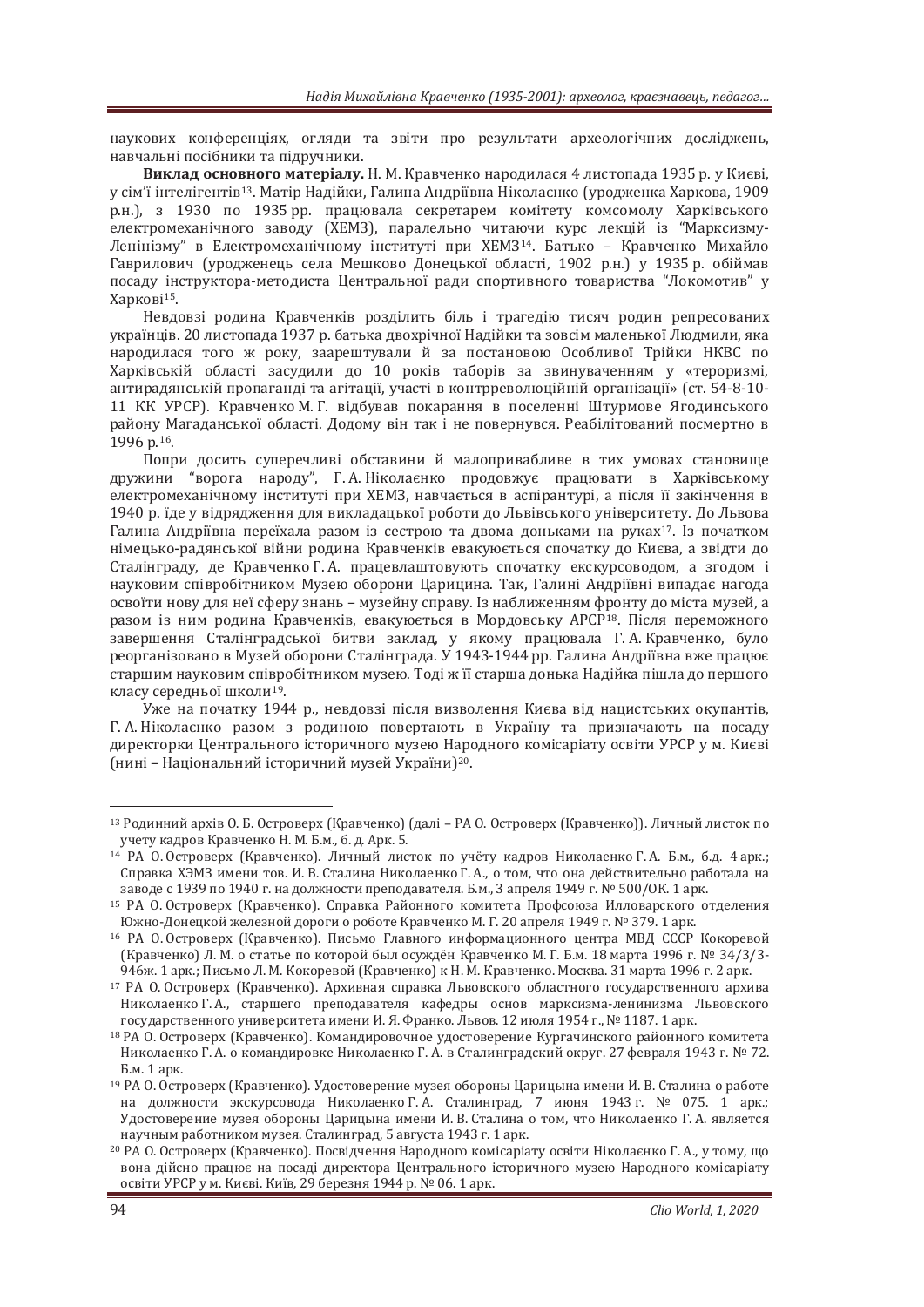Узявшись за відновлення розграбованого під час нацистської окупації археологічного відділу музею, нова директорка поновлює втрачені колекції, організовує і бере активну участь в історико-етнографічних та археологічних експедиціях до західних областей України, Закарпаття, на Полтавщину, до Київської, Черкаської, Дніпропетровської, Запорізької областей, організовує репортажні збори в регулярній армії на лінії фронту. Дуже цікавим виявилося перше знайомлення юної Надійки з музейною роботою. У 1946 р. її матір опікувалася збором розпорошеної під час війни колекції Дрезденської картинної галереї. Саме тоді школярка отримала можливість бачити світові мистецькі шедеври в таємному спецфонді Київського музею західного та східного мистецтва. Спогади дитинства донесли й негативні моменти, пов'язані з несправедливим звинуваченням матері у привласненні та «розбазарюванні» трофейних музейних цінностей, що опинилися в Києві після війни. Тоді лише особисте заступництво першого секретаря ЦК КП(б)У М. Хрущова врятувало Галину Андріївну від переслідувань. Однак, директорка Державного історичного музею УРСР невдовзі знову потрапляє під підозру, а 1951 р. «справу про розкрадання» поновлюють. Проте ані проведений вдома «трус», ані спроби слідства звинуватити науковця в злочинах результатів не дали, а «справа» завершилася, так і не розпочавшись<sup>21</sup>.

Зростаючи в колі професійного оточення матері, уже в одинадцятирічному віці (1946 р.) Надійка отримала свій перший досвід справжнісінької археологічної експедиції. За маршрутом уздовж дніпровських порогів вона вирушила разом з Галиною Андріївною, а власноруч зібрану в експедиції археологічну «міні-колекцію» учениця передала своїй школі. Експедицією керував М. Я. Рудинський, приймав гостей зі столиці і, власне, ознайомив з місцевими пам'ятками директор Дніпропетровського історичного музею Д.Ф. Красицький. Ці та інші відомі радянські вчені – М. К. Каргер, Б. О. Рибаков, Т. С. Пассек – стали першими професіоналами, з якими доля звела майбутнього археолога. Надія тоді ще не знала, що цей напрям у науці стане вирішальним на її життєвому шляху. Саме з експедиції почалося її перше захоплення "музейними речами, що подорожують у часі". Саме в таких життєвих умовах гартувався характер цієї тендітної юнки і творилася система її майбутніх професійних поглядів<sup>22</sup>.

Закінчивши 1953 р. столичну десятирічку № 33, Н. М. Кравченко вступає на історичний факультет Київського лержавного університету імені Тараса Шевченка<sup>23</sup>. Першокурсницею Надія зарекомендувала себе як сумлінна студентка з активною життєвою позицією: брала безпосередню участь у роботі наукових студентських гуртків, обиралася членом комсомольського бюро курсу і членом ради наукового студентського товариства<sup>24</sup>.

Невдоволення чинним рівнем викладання та непідробний, живий інтерес до слов'янської археології стають причинами того, що 1954 р. Надія Михайлівна переводиться на навчання до історичного факультету Московського державного університету імені М. В. Ломоносова. Тут, за словами самої Н. М. Кравченко, "... кафедра археології була на висоті, належала до елітних кафедр, як за складом студентів, так і за викладацьким складом. Наприкінці другого курсу, щоб потрапити на неї, необхідно було витримати величезний конкурс. Протягом кількох десятиліть кафедрою завідував Артемій Володимирович Арциховський - керівник легендарної Новгородської експедиції, автор першого радянського підручника археології... Спецсемінаром "Слов'яноруська археологія" (на який записалася студентка – *Авт.*) керував «головний археолог» країни, академік Б. О. Рибаков. Спецкурси читали О. Я Брюсов, П. Н. Третьяков, Г. Б. Фьодоров ...<sup>"25</sup>. За роки навчання в цьому провідному вишому навчальному заклалі СРСР (1954-1959 рр.) Надія Михайлівна отримала глибокі теоретичні знання та практичний досвід наукової роботи з археології, давньої iсторії, методики польових археологічних досліджень, оброблення та аналізу речових джерел. Саме в стінах університету поступово формуються її наукові інтереси (1956 р. –

<sup>&</sup>lt;sup>21</sup> *Ткаченко М.* Перебування експонатів Дрезденської картинної галереї в Києві (1945-1958). Вісник Київського інституту «Слов'янський університет». Вип. 1. Київ, 1998. С. 193-199.<br><sup>22</sup> Абашина Н. С. Слово об учителе... – С. З.

<sup>&</sup>lt;sup>23</sup> Марченко Д. С. Біографічні віхи наукової та педагогічної спадщини історика, археолога і педагога Н. М. Кравченко. Драгоманівські історичні студії: збірник наукових праць молодих істориків. Київ: Вид-во НПУ ім. М. П. Драгоманова, 2013. Вип. 1 (5). С. 648–658. 24 РА О. Островерх (Кравченко). Характеристика Київського державного університету імені

Т. Г. Шевченка на студентку 4-го курсу історико-філософського факультету Кравченко Н. М. Б.м, б.д. 1 anк

<sup>&</sup>lt;sup>25</sup> Кравченко Н. М. Путешествие в первое тысячелетие нашей эры... С. 5-6.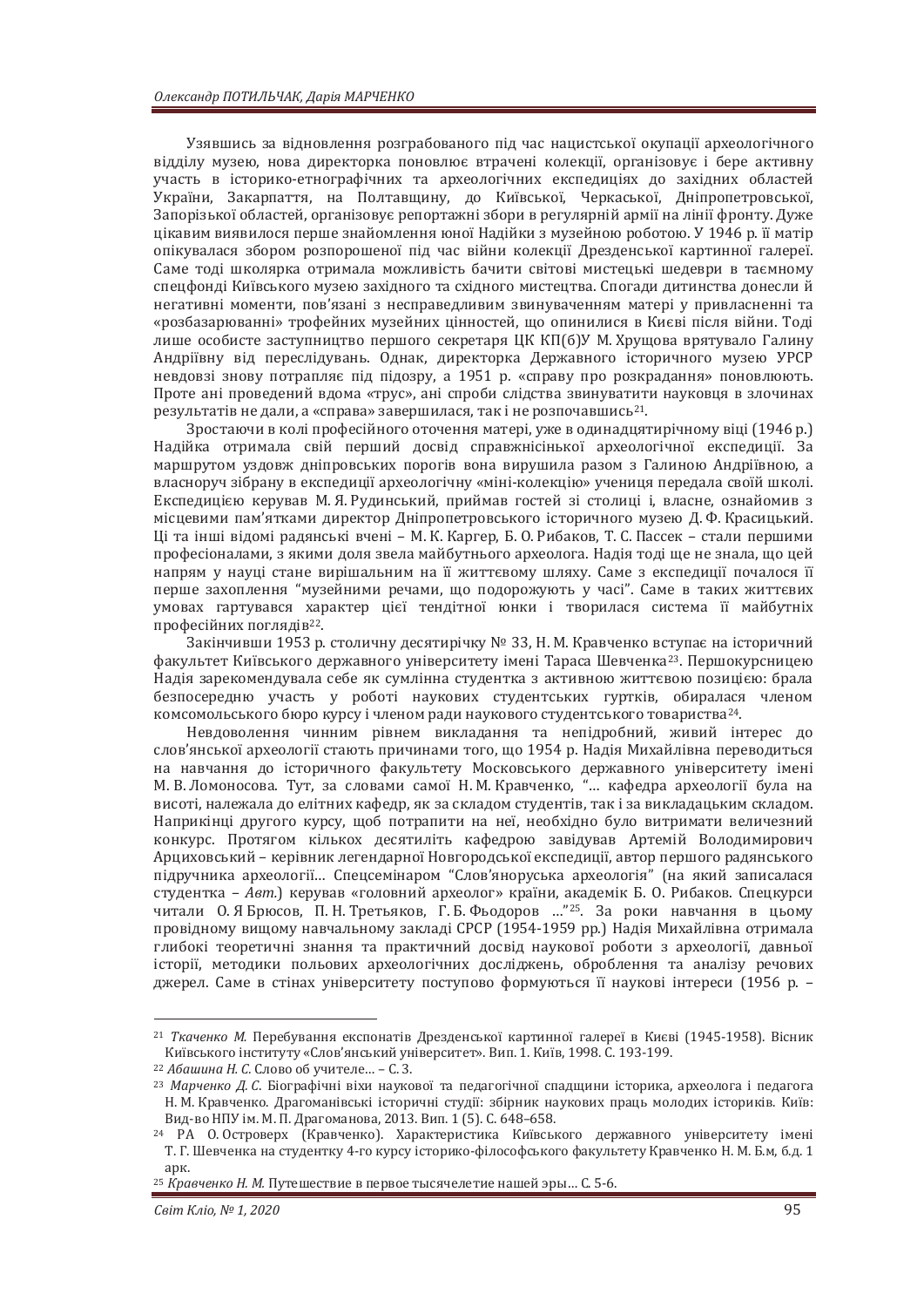розкопки городища в Тушемлі; 1957 р. - археологічні дослідження поселення пізньоримського часу в Комарові на Дністрі; 1958 р. – робота в складі Кременчуцької Давньоруської експедиції АН УРСР (розкопки ранньослов'янського поселення в Стецівці і Черняхівського поселення в Радуцівці)<sup>26</sup>.

По закінченні навчання в Москві Н. Кравченко отримує направлення на роботу до київського Інституту археології АН УРСР, де її призначають на посаду старшого лаборанта відділу слов'янської археології. У 1962 р. Надія Михайлівна - уже молодший науковий співробітник відділу<sup>27</sup>. У ці роки Н. Кравченко в складі Канівської експедиції, спільно з М. Брайчевським, працює над створенням археологічної карти узбережжя Дніпра, досліджує могильник і поселення черняхівської культури у Завадівці Корсунь-Шевченківського району Черкаської області (1959-1960 рр.) та Косанівський могильник черняхівської культури (III-IV ст.) на Вінниччині (1961 р.). Матеріали з досліджень останнього було покладено в основу майбутньої кандилатської дисертації Н. М. Кравченко<sup>28</sup>.

У 1965 р. Надія Михайлівна вступає до аспірантури Інституту археології АН УРСР, навчається та працює нал лисертацією, паралельно виклалаючи спеціальні й нормативні курси на кафедрі археології КДУ імені Т. Г. Шевченка та на кафедрі історії КПРС КДПІ iменi°O. М. Горького<sup>29</sup>.

Важливим етапом наукової діяльності Н. М. Кравченко була її участь в охоронних археологічних дослідженнях у складі Дністровсько-Дунайської експедиції ІА АН УРСР, що працювала в зоні будівництва Придунайської зрошувальної системи. Давньослов'янські матеріали експедиції дали змогу аспірантці вкотре вивірити рукопис свого кандидатського дослідження та 1967 р. успішно захистити дисертацію на тему: "Косанівський могильник як джерело для вивчення історії населення Побужжя в першій половині І тис. н.е."<sup>30</sup>. Закінчивши аспірантуру, Надія Михайлівна повертається на посаду наукового співробітника ІА АН УРСР, де в складі Дністровсько-Дунайської експедиції бере участь у дослідженнях пам'яток ранніх слов'ян у Буджацьких степах (1967-1968 рр.), комплектуванні фондів та експозиції академічного музею археології<sup>31</sup>.

Новий етап у житті та професійній кар'єрі Н. М. Кравченко розпочався в 1968 р. з призначенням її на посаду викладача кафедри історії КПСС Київського державного педагогічного інституту імені О.М. Горького. Як покаже майбутнє, у стінах цього навчального закладу вона повною мірою та якнайкраше зреалізувала свій науковий потенціал і досвід, поєднаний із викладацьким хистом, умінням зацікавити студентів, посприяти їхньому фаховому становленню. Це був період, коли у структурі столичного педінституту відновлювали підготовку учителів історії, невиправдано припинену понад десятиліття до того під час хрущовської освітньої реформи. У 1969 р. Н.М. Кравченко була переведена на посаду старшого викладача кафедри історії КПСС, а після проведення конкурсу 29 серпня 1969 р. вчена рада інституту затвердила її на новій посаді виконувача обов'язків доцента кафедри історії КПСС<sup>32</sup>. Ця кафедра, незважаючи на свою назву, об'єднала тоді викладачів і вчених-істориків, які мали скласти професійне осердя відновленого 17

<sup>&</sup>lt;sup>26</sup> РА О. Островерх (Кравченко). Довідка про роботу Н. М. Кравченко в Радуцівському та Стецівському археологічних загонах Кременчуцької Давньоруської експедиції АН УРСР Б.м., б.д. 1 арк.

<sup>&</sup>lt;sup>27</sup> РА О. Островерх (Кравченко). Копия трудовой книжки Кравченко Н. М. Киев, б.д. Арк. 2.

<sup>&</sup>lt;sup>28</sup> Кравченко Налія Михайлівна, Українські історики XX століття: Бібліографічний довідник, Вип. 2. Част. 1. С. 160.

<sup>&</sup>lt;sup>29</sup> РА О. Островерх (Кравченко). Копия трудовой книжки Кравченко Н. М. Киев, б.д. Арк. 6.

<sup>&</sup>lt;sup>30</sup> Див.: Кравченко Н. М. Косановский могильник (по материалам раскопок В. П. Петрова, Н. М. Кравченко 1961-1964 гг.). Материалы и исследования по археологии СССР. Москва, 1967. № 139. С.77-135; РА О.Б. Островерх (Кравченко). Копия диплома высшей атесстационной комиссии Министерства высшего и среднего специального образования СССР о присуждении Кравченко Н. М. ученой степени кандидата исторических наук. Москва 22 июля 1967 г. 1 арк.

<sup>&</sup>lt;sup>31</sup> Див.: Кравченко Н. М. Памятники Черняховского типа в Буджакской степи. (По материалам разведки 1966 г.). Археологические исследования на Украине 1965-1966 гг. Киев, 1967. С. 224-225; *Ёё же.* К изучению памятников Черняховского типа в степях Северо-Западного Причерноморья. Материалы по археологии Северного Причерноморья. Одесса, 1971. Вып. 7 С. 51-70; *Ёё же.* Работы Черняховского отряда Днестро-Дунайской экспедиции. Археологические исследования на Украине в 1968 г. Киев, 1971. С. 40-43. 1971. С. 40-43. <br><sup>32</sup> РА О. Островерх (Кравченко). Копия трудовой книжки Кравченко Н. М. Киев, б.д. Арк. 3.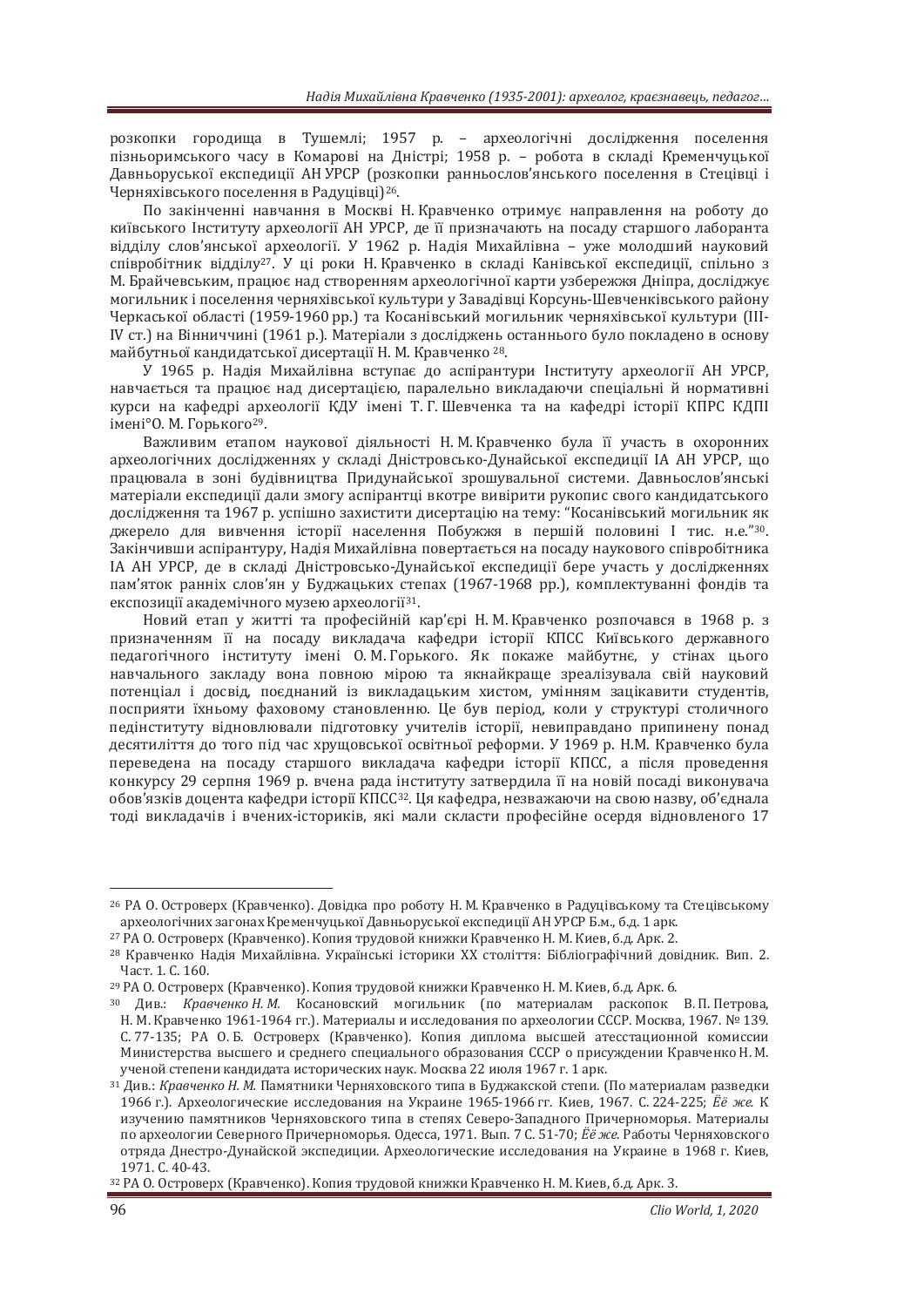

Кравченко Надія Михайлівна, 1980-ті рр. Світлина з родинного архіву 0. Островерх (Кравченко)

серпня 1970 р. історичного факультету, першим деканом якого було призначено доцента Г.В. Січкаря<sup>33</sup>.

Улітку-восени 1969 р. Н. М. Кравченко прочитала дебютний лекційний курс археології для першого набору студентів-заочників відновленого факультету<sup>34</sup>. Проте робота молодої доцентки в педінституті не обмежилася лише викладанням своєї дисципліни. Як спеціаліст у галузі археології Надія Михайлівна докладає чималих зусиль для мотивації майбутніх учителів icтopiï у професії, формування в студентів фахових умінь і навичок з виявлення та аналізу історичних джерел. ведення польових спостережень і фіксації отриманих даних. охоронних робіт, порівняння джерельної інформації про історичні об'єкти тощо.

Саме завдяки наполегливості й рішучості Н. М. Кравченко, уже починаючи з польового сезону 1969 р., на історичному факультеті педінституту почала діяти студентська археологічна експедиція, а згодом запрацювали навчальна лабораторія і кабінет археології музейного типу. I не незважаючи на скептичне

ставлення багатьох до перспектив розвитку цього наукового напрямку в педагогічному навчальному закладі. Саме Надія Михайлівна доклала вагомих зусиль для того, аби розширити сприй-няття рамок археології від вузької програмної навчальної дисципліни до повноцінної галузі наукового історичного знання.

Перші практичні заняття, проведені Н. М. Кравченко для студентів-заочників у 1969 р., містили елементи наукового археологічного лослілження черняхівських пам'яток київського і ранньослов'янського типів на території Київського Подніпров'я. В основі занять були навчальні розвідувальні екскурсії пам'ятками зарубинецької (урочище Дівич-Гора, с. Ходосівка) та черняхівської (Черняхів і Жуківці) археологічних культур, давньоруськими городищами в селах Халеп'є, Трипілля та Китаєвському урочищі на околиці Києва<sup>35</sup>. На цих заняттях студенти мали можливість наочно ознайомитися зі сферою досліджень археології, різновидами речових археологічних джерел, інформацією, носіями якої вони є, проаналізувати отримані на лекціях і під час самостійного опрацювання підручників і наукової літератури теоретичні знання, зіштовхнутися з проблемними питаннями, на які в археології не було однозначних відповідей. Спеціалізуючись у галузі давньослов'янської археології, Н. М. Кравченко зуміла закцентувати увагу студентів на темах, що безпосередньо цікавили її як науковця, і на цьому прикладі якнайкраще структурувати навчальну роботу зі студентами<sup>36</sup>.

Як викладач-практик Надія Михайлівна намагалася націлити студентів на усвідомлену пошуково-лослілницьку ліяльність, а склаловими її системи пілготовки ло аналітичної роботи в експелиції стали: ловілково-інформаційна робота в музеях (виявлення проблемної ситуації), навчальні екскурсії; польові спостереження, археологічна розвідка, фіксація та оцінювання знахідок, статистична археологічна компаративістика та історична реконструкція. Особливістю методики навчальної роботи Н. М. Кравченко була ставка викладача на самоорганізацію і самодіяльність студентів в умовах польових археологічних досліджень. Сам факт організації та діяльності студентської археологічної експедиції відіграв важливу роль у подальшому розвитку проблематики наукових досліджень ученої. Зокрема, уже під час навчальних екскурсій 1969 р. в районі Обухова, уздовж берега Стугни, Н. М. Кравченко разом зі студентами були виявлені місцезнаходження з археологічними

<sup>33</sup> ДАК, Ф. Р-346, Оп. 5, Особова справа Січкаря Григорія Васильовича, Арк. 24

<sup>&</sup>lt;sup>34</sup> Кравченко Н. М. Путешествие в первое тысячелетие нашей эры... С. 4.

<sup>&</sup>lt;sup>35</sup> Див.: Кравченко Н. М. Отчет о разведках археологических памятников на Киевщине в 1969 г. Науковий архів Інституту археології НАН України (далі – НА ІА НАН України). № 1969/60. 36 *Кравченко Н. М.* Путешествие в первое тысячелетие нашей эры... С. 17-18.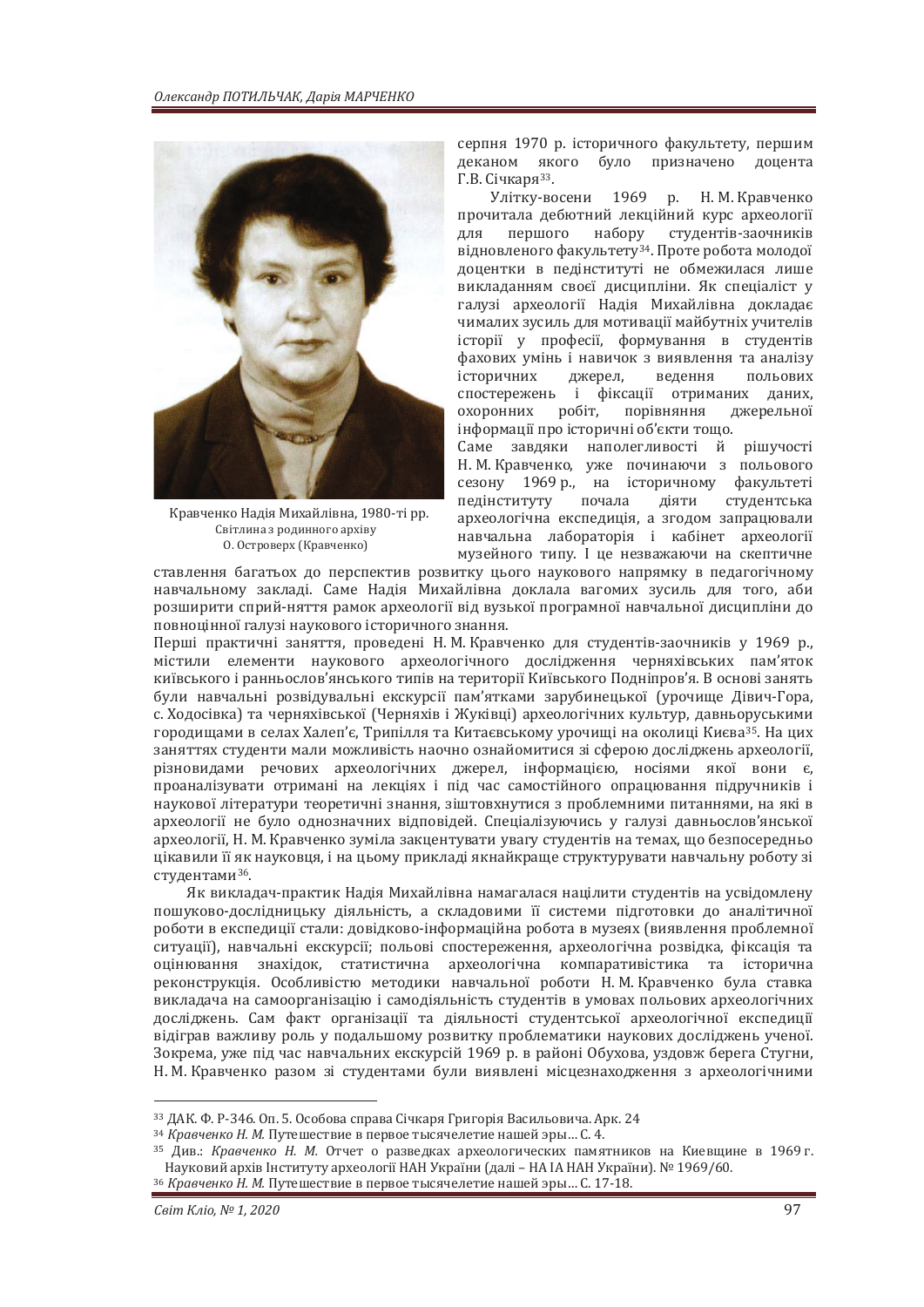матеріалами черняхівської культури, давньослов'янські пам'ятки так званого "київського типу" і ранньослов'янської культури другої половини I тис.

Саме на основі особистого дослідницького інтересу в Надії Михайлівни зароджується ідея створення на історичному факультеті КДПІ імені О.М. Горького археологічної студентської експедиції з вивчення пам'яток ранніх слов'ян у районі басейну Стугни<sup>37</sup>. Проте від задуму до його практичної реалізації довелося пройти складний шлях, адже проведення наукових археологічних досліджень у педагогічному інституті не лише потребувало фінансової та матеріальною бази, але й відповідного юридичного оформлення, отримання офіційного статусу експедиції. Пізніше Н. М. Кравченко згадувала про це: "...Якщо б я, розпочинаючи підготовку археологічної експедиції в стінах Київського педінституту, повною мірою усвідомлювала всі нюанси, вірогідно, ніколи не наважилася б на цей крок. Але, як показали подальші події, саме тут стосовно археології ми стали винятком із правил..."<sup>38</sup>. Зусилля не були даремними, і за підтримки ректорату КДПІ імені О. М. Горького археологічна експелиція таки отримала омріяний її засновником і керівником офіційний статус, юриличний лозвіл на провелення польових лослілжень і примішення лля камеральної лабораторії. Зголом на історичному факультеті Н. М. Кравченко разом зі своїми колегами та студентами створює кабінет археології музейного типу, що нині названий її ім'ям

Навчально-нормативною основою для функціонування новоствореної студентської археологічної експедиції стала введена до навчального плану історичного факультету КДПІ імені О.М. Горького тритижнева літня навчальна археологічна практика, яку студентипершокурсники проходили в липні-серпні, після завершення теоретичного навчання. Базами практики, окрім власне інститутської археологічної експедиції, були експедиції IA АН УРСР та ІА АН СРСР, зокрема "ольвійська", київська, "ранньослов'янська", новгородська<sup>39</sup>. Аби потрапити до групи дослідників під керівництвом Надії Михайлівни, студенти протягом року проходили жорсткий відбір, під час якого керівник експедиції враховувала навчальну активність студентів, зокрема, участь в інститутських археологічних конференціях, обговоренні проблемних питань археології, результати поточного контролю успішності та підсумкового екзамену, ретельність і наукову коректність ведення археологічних альбомів з опрацьованих тем, результативність відвідування студентами музейних закладів, зокрема академічного музею археології, до створення експозиції якого ще в середині 1960-х рр. доклала зусиль Н. М. Кравченко. За цими критеріями викладач оцінювала готовність студентів до ведення польових пошуково-дослідницьких робіт в археологічній експедиції.

У перші ж роки існування експедиції склався постійний, згуртований цікавістю до слов'янської археології колектив студентів, які з року в рік не тільки працювали "в полі", але й займалися камеральним обробленням, описом та атрибушею знайдених артефактів. Завдяки студентському ентузіазму та стараннями Надії Михайлівни протягом трьох років було організовано матеріальну базу експедиції (за рахунок внутрішнього фінансування інституту та певних коштів, що виділяли з бюджету Київського обласного товариства охорони пам'яток історії та культури на проведення пам'яткоохоронних робіт), забезпечено групу польовим інвентарем, наметами, автотранспортом. Із першими звітами для польового комітету ІА АН УРСР і публікаціями за результатами археологічних досліджень утвердився офіційний статус експедиції, поступово прийшло визнання колег, і не лише в Україні та інших республіках СРСР, але й за кордоном, зокрема в Польщі та Чехословаччині.

Перед учасниками експедиції її керівник ставила два нерозривно пов'язані між собою завдання: навчитися методиці польових робіт і самостійно вирішувати певні наукові завдання. Науковою метою експедиції була розвідка та відкриття нових пам'ятників київської, черняхівської, ранньослов'янської культур, зокрема в басейні Стугни, складання археологічної карти Південної Київщини I тисячоліття, проведення польових археологічних досліджень групи ранніх слов'янських пам'яток, названих "обухівськими". Реалізуючи ці наукові завлання. експелиція віл початку 1970-х рр. проволила роботи з пошуку й

<sup>&</sup>lt;sup>37</sup> Див.: Кравченко Н. М. Отчет о работе археологического отряда КГПИ имени А. М. Горького в 1970 г. НА ІА НАН України. № 1970/97; Абашина Н. С.,& Гороховский Е. Л. Отчет о работе разведывательного отряда Раннеславянской археологической экспедиции КГПИ имени А. М. Горького в 1971-1972 гг. НА<br>ІА НАН України. № 1971-72/102.

зв Кравченко Н. М. Путешествие в первое тысячелетие нашей эры... С. 6. <sup>39</sup> Там же. С. 7-9.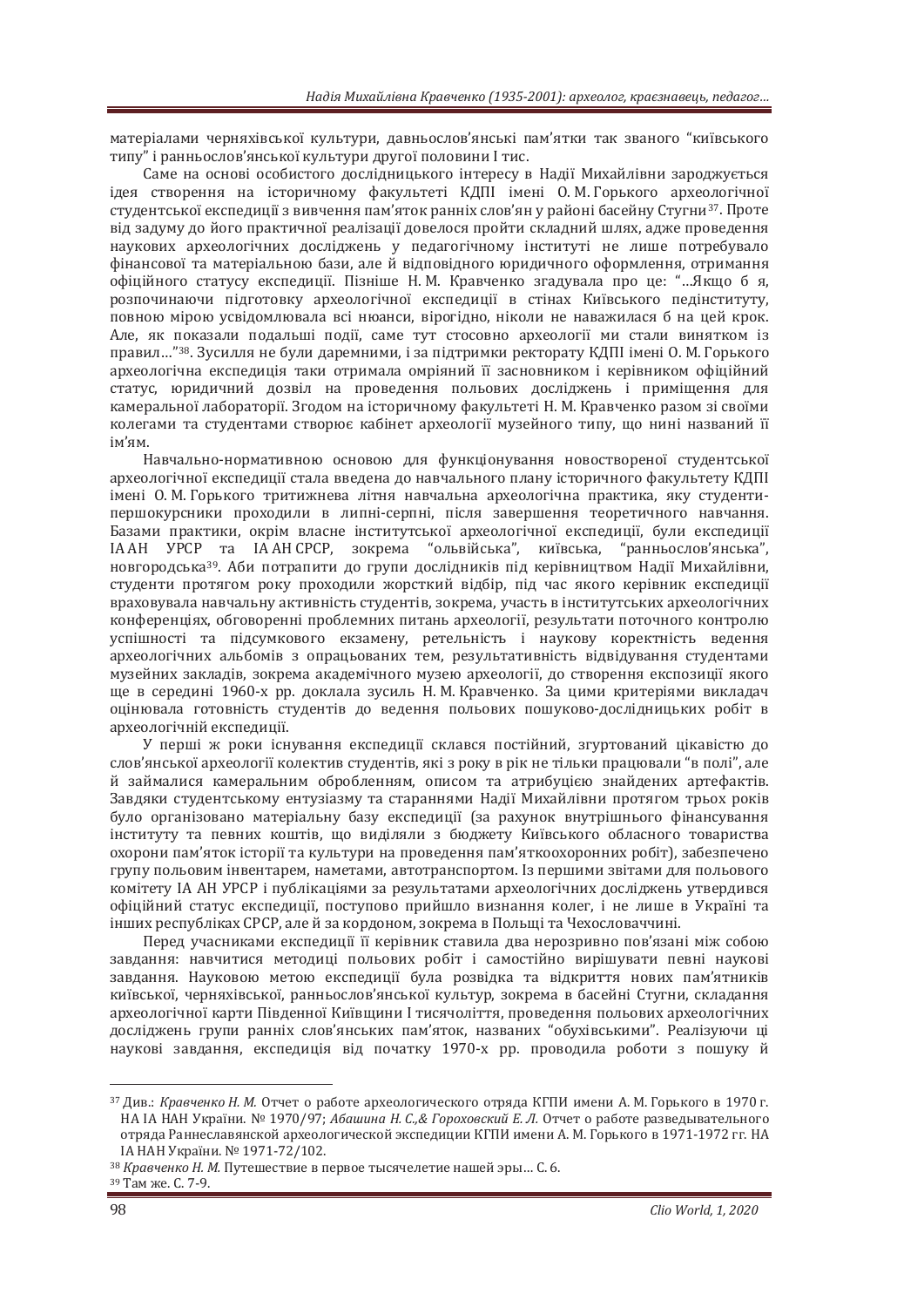дослідження пам'ятників так званого "київського типу" в Обухівському, Васильківському, Фастівському районах Київської області. Результатом цих досліджень стало відкриття групи поселень під Обуховом (Обухів II, III, VII), обстеження нових місцезнаходжень поблизу Василькова та під Фастовом, розкопки у Великій Салтанівці, Нових Безрадичах, Василькові<sup>40</sup>. На основі отриманих матеріалів було здійснено порівняльний аналіз пам'яток київського типу з пам'ятками пізнього етапу зарубинецької культури I-II ст., черняхівської культури II-IV ст. і ранньослов'янської культури V ст.<sup>41</sup> Активна викладацька та наукова діяльність Н. М. Кравченко отримали визнання колег і керівництва педінституту. У 1971 р. Надії Михайлівні присуджено вчене звання доцента<sup>42</sup>, а за результатами кадрового конкурсу 25 липня 1974 р. її було затверджено на посаді доцента кафедри історії СРСР та УРСР. Зрештою організаторські здібності й набуті протягом десятиліть активної викладацької роботи вміння Н. М. Кравченко стали аргументами, які дали змогу новому декану історичного факультету О. О. Сушку переконати її очолити колектив кафедри. Відтак протягом п'яти років – від 7 червня 1985-го до 12 червня 1990 р. – Надія Михайлівна працювала на посаді завідувачки кафедри історії СРСР та УРСР<sup>43</sup>.

Важливим напрямком організаторської та педагогічної праці Н. М. Кравченко було створення на історичному факультеті археологічного гуртка. При цьому викладач ставила за мету підготовку археологів, розширення бази фахових історичних і джерелознавчих знань студентів факультету. У 1980-х рр. гурток працював як відділення "Факультету суспільних професій" (ФСП), надаючи своїм слухачам - майбутнім учителям історії додаткові фахові знання з трьох напрямків: археології, археології в школі та охорони пам'яток історії та культури. Навчання ФСП тривало два роки й охоплювало цикл лекцій та семінарських занять, де викладачами були провідні фахівці в галузі археології, пам'яткознавства, музеєзнавства зі Львова, Києва, Москви, Ленінграду. Як правило, студенти-слухачі ФСП вели активну наукову роботу, постійно працювали в експедиціях, були учасниками наукових конференцій і семінарів різних рівнів. Справжніми подіями наукового життя факультету в той період було проведення засідань археологічної секції щорічної наукової студентської конференції<sup>44</sup>.

Із середини 1980-х рр. у роботі археологічної експедиції історичного факультету сталися певні зміни, пов'язані з корекцією її наукових завдань. Поряд із вивченням київськочерняхівських старожитностей усе більшого значення в діяльності експедиції набуває охорона пам'яток археології<sup>45</sup>. Ці завдання ще більше актуалізуються з огляду на залучення археологічної експелиції факультету до роботи з обстеження пам'яток археології Київської області під час складання Всесоюзного зводу пам'яток історії та культури, підготовку до видання якого було розпочато 1985 р.<sup>46</sup>

<sup>45</sup> Неліна Т. В. Музей і екологія культури. Прес-музей. Фастів, 1993. № 1. С. 4-5.<br><sup>46</sup> Кравченко Н. М. Путешествие в первое тысячелетие нашей эры... С. 27-28; *Її ж.* Невирішені питання охорони пам'яток археології. Археологічні дослідження, проведені на території України протягом 80-

<sup>&</sup>lt;sup>40</sup> Див.: Абашина Н. С., & Гороховский Е. Л. Отчет о работе разведывательного отряда Раннеславянской археологической экспедиции КГПИ имени А. М. Горького в 1971-1972 гг. НА ІА НАН України. № 1971-72/102; Кравченко Н. М. Отчет о раскопках на Киевщине могильника черняховской культуры и поселения скифского времени. НА IA НАН України. № 1972/101; Гороховский Е.Л. Отчет о работе разведывательного отряда Раннеславянской археологической экспедиции КГПИ имени А. М. Горького в 1973 г. НА IA НАН України. № 1973/115; Его же. Отчет о работе разведывательного отряда Раннеславянской археологической экспедиции КГПИ имени А. М. Горького в 1974 г. НА ІА НАН України. № 1974/99; Кравченко Н. М. Отчет о работе археологической экспедиции КГПИ имени х правити стать дель дель суда.<br>А. М. Горького в 1974 г. НА ІА НАН України. № 1974/97; *Ёё же*. Отчет о работе археологической

зкспедиции КГПИ имени А. М. Горького в 1975 г. НА ІА НАН України. № 1974/97<br><sup>41</sup> Археологія Української ССР: в 3-х томах; відп. ред. В. Д.Баран. Київ: Наукова думка Т. 3. 1986. С. 100-101; Кравченко Н. М., Абашина Н. С., & Гороховський Є. Л. Нові пам'ятки 1 тис. н.е. в Київському Подніпров'ї. Археологія. 1975. Вип. 15. С. 87-98; Кравченко Н. М., Абашина Н. С., & Цындровская Л. А. Исследования памятников 1 тысячелетия н.э. в бассейне Стугны. Археологические открытия 1977 года. Москва, 1978. С.338; *Кравченко Н. М.* Черняховские памятники Киевского Поднепровья. Археологические открытия 1974 года. Москва, 1975; *Её же.* Исследование славянских памятников на Стугне. Славяне и Русь. Киев, 1979. С. 74-92; *Её же.* К вопросу о методике сравнительного изучения Черняховской и раннесредневековых славянских культур. Тезисы докладов симпозиума «Позднейшие судьбы Черняховской культуры». Каменец-Подольский, 1981. С. 22-24.<br><sup>42</sup> ДАК. Ф. Р-346. Оп. 2. Спр. 3380. Арк. 1-11.<br><sup>43</sup> Київський державний педагогічний інститут імені О. М. Горького 1920-1990. Історичний на

редкол.: М. І. Шкіль (гол. ред.). Київ: Радянська школа, 1990. – С. 55.<br><sup>44</sup> Кравченко Н. М. Путешествие в первое тысячелетие нашей эры... С. 13-14.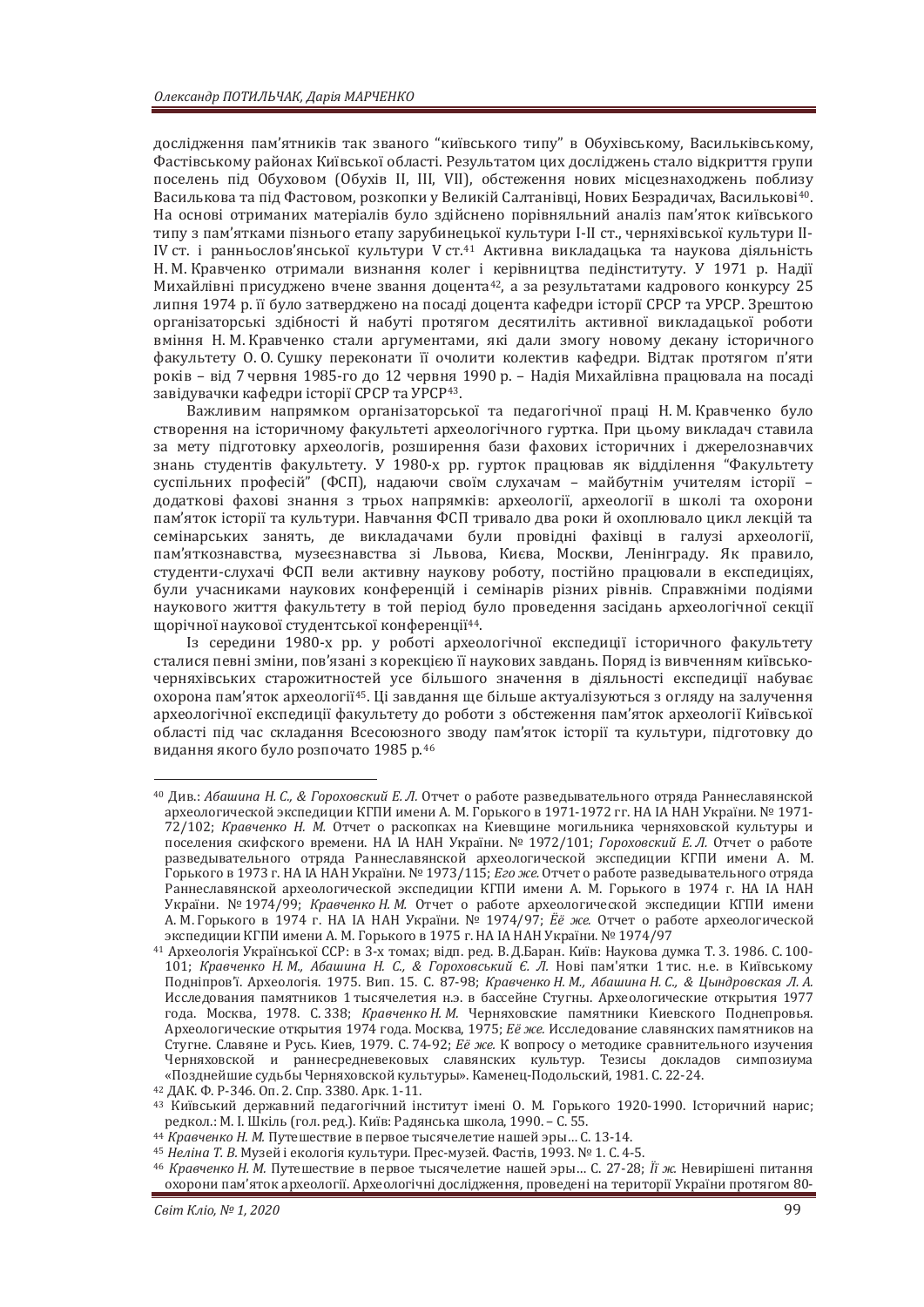Динамічним, наповненим творчих ідей етапом у науковій, пам'яткоохоронній і краєзнавчій діяльності Н. М. Кравченко виявився кінець 1980-х – початок 1990-х рр., пов'язаний із початком інтенсивних археологічних досліджень у Фастівському районі Київщини. Перший «археологічний десант» історичного факультету з'явився тут улітку 1987 р., коли студенти разом зі своїм викладачем, за дорученням обласного правління Українського товариства охорони памяток історії та культури (УТОПІК), проводили пам'яткоохоронні дослідження в с. Велика Мотовилівка. Уже наступного року експедиція під керівництвом Н. М. Кравченко розпочала тут систематичні польові роботи<sup>47</sup>. За словами самої Надії Михайлівни, пожвавленню археологічних досліджень сприяла не лише робота зі складання зводу пам'яток, але й тогочасна суспільно-політична ситуація. Спричинена "перебудовою" загальна гуманізація суспільного життя сприяла активізації досліджень археологів: зростає кількість експедицій, покращується їхнє фінансування, пожвавлюються договірні археологічні роботи на місцях новобудов<sup>48</sup>. Тоді ж відбуваються зміни в принципах організації розвідувально-археологічних робіт, які набувають характеру суцільного обстеження території або ж інтенсивної розвідки й картографування з використанням великомасштабних топографічних карт. Полібні новації робили тралиційну археологічну розвідку більш ефективною. У 1990-1995 рр. члени археологічної експедиції КДПІ імені О.М. Горького (від 1993 р. – Українського державного педагогічного університету імені М. П. Драгоманова) разом зі своїм керівником узяли найактивнішу участь у комплектуванні фондів і створенні археологічної колекції Фастівського краєзнавчого музею<sup>49</sup>. В основу тематико-експозиційного плану експозиції музею було покладено нові підходи до показу й інтерпретації минулого: відмова від традиційної для радянських музеїв єдиної схеми історичного розвитку, від ідеологізації експозиції, орієнтація на історикоетнографічні особливості регіону, увага до етнічної, політичної, соціально-економічної історії Фастівщини, об'єктивний підхід до висвітлення історичних подій, відбору матеріалів і документів<sup>50</sup>. У 1992 р. співробітники Фастівського краєзнавчого музею ще працювали в археологічній експедиції педінституту під керівництвом Н. М. Кравченко, а вже наступного -1993 р. у музеї створили власну археологічну групу, яку очолив С.Д. Лисенко – тоді ще студент історичного факультету УДПУ імені М.П. Драгоманова<sup>51</sup>.

Різке погіршення стану здоров'я змушувало Надію Михайлівну поступово готувати собі зміну в науковій і викладацькій роботі. Від 1993 р. керівництво своїм дітищем археологічною експедицією факультету – та літньою археологічною практикою студентів вона передала своєму учневі, тоді молодому викладачу кафедри історії слов'янських народів Р. Г. Шишкіну. 30 березня 1994 р. через тяжку хворобу Н. М. Кравченко вимушено залишає посаду доцента кафедри та йде на пенсію.

Проте Надія Михайлівна не полишає наукової та викладацької роботи. У 1996 р. вона приймає запрошення колишнього завілувача своєї кафелри, а в той періол ректора Київського інституту «Слов'янський університет» Ю. М. Алєксєєва, та влаштовується на пів ставки на посаду професора історії цього приватного вищого навчального закладу, де працює до 1999 р.<sup>52</sup> Останні роки свого життя, незважаючи на тяжку хворобу, що прогресує, та прикутість до ліжка, Надія Михайлівна розробляє курс лекцій для своїх нових студентів, керує їхніми курсовими й дипломними роботами, долучається до вивчення icторiографічних, iсторiософських, методологічних проблем науки, написання підручників і

х років державними органами охорони пам'яток та музеями республіки: Тематичний збірник наукових праць: вілп. рел. Н. Г. Ковтанюк. Київ: Національний музей Історії України. 1992.

<sup>&</sup>lt;sup>47</sup> Див.: Кравченко Н. М., Петраускас О. В., & Шишкин Р. Г. Отчет о работе Постугнянского отряда областной экспедиции по Своду памятников (археологии) в Киевской области. НА ІА НАН України. № 1987/168.

<sup>&</sup>lt;sup>48</sup> Кравченко Н. М. Путешествие в первое тысячелетие нашей эры... С.

<sup>&</sup>lt;sup>49</sup> Неліна Т. В., & Лисенко С. Д. Музей і сьогодення. Формування археологічних фондів Фастівського музею. Прес-музей Фастів, 1994. № 3. С. 3-4.

<sup>&</sup>lt;sup>50</sup> Неліна Т. В. Деякі питання становлення краєзнавчого музею Фастівщини. Прес-музей. Фастів, 1994. Nº 2. С. 3-4.<br><sup>51</sup> *Неліна Т. В.* Музей і екологія культури… С. 4-5.<br><sup>52</sup> РА О. Островерх (Кравченко). Довідка Київського інституту «Слов'янський університет» Кравченко

Н. М., про те, що вона дійсно працювала в інституті на посаді в.о. професора кафедри історії з 1. 11. 1996 р. по 1. 07. 1999 р. Київ, 20 серпня 1999 р. 1 арк.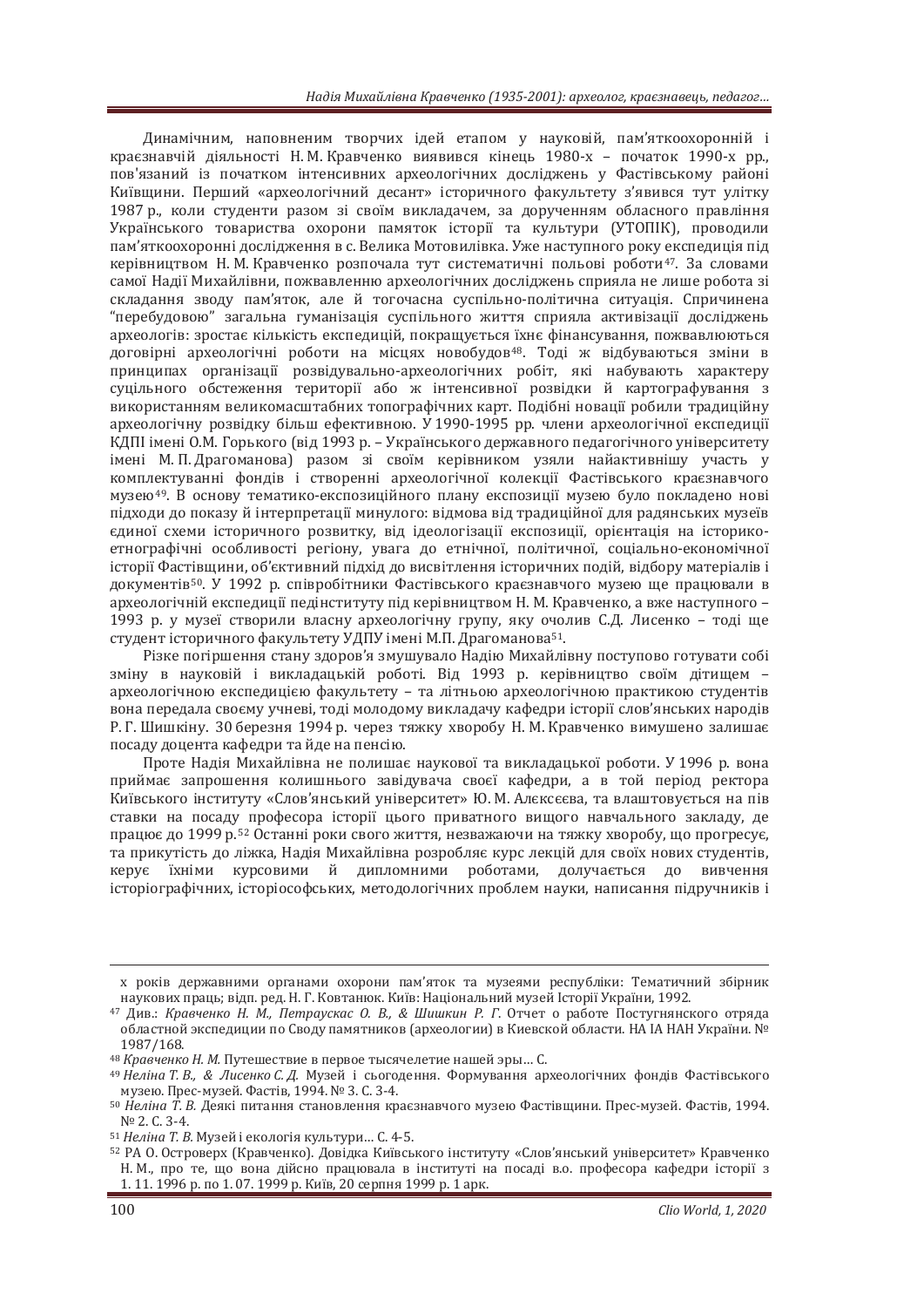посібників для вищої школи. Наслідком цієї роботи стало видання (у співавторстві з Ю. М. Алексєєвим і В. В. Крижанівською) курсу лекцій "Вступ до історії"<sup>53</sup>.

Уже будучи тяжко хворою, Надія Михайлівна береться за написання циклу автобіографічних есе, у яких прагне викласти прожиту нею історію створення, становлення і розвитку студентської археологічної експедиції історичного факультету НПУ імені М.П. Драгоманова. Історію, що, зрештою, стала сенсом її професійної діяльності протягом майже третини століття. Цей текст був не лише поглядом у минуле. Залишаючи напутні слова своїм учням і послідовникам, Надія Михайлівна немов прощалася з рідною її серцю справою ЖИТТЯ:

<sup>"</sup> Путешествие в I тысячелетие продолжается – экспедиция продолжает свою работу. Последние пять лет руководит ею мой ученик. Официальный статус приобрела лаборатория. По всей видимости, новые условия, в которых оказались и вузы, и наука Украины, порой кажущиеся весьма неблагоприятными, требуют принципиально новых подходов и решений. Я надеюсь, что они будут найдены и ученики превзойдут своего учителя.  $\hat{H}$  желаю успеха археологам нового тысячелетия"<sup>54</sup>.

Ці просякнуті оптимізмом, як і все життя Надії Михайлівни, рядки, вона ще встигла перечитати, отримавши з друкарні примірник своєї щойно виданої невеликим накладом книжечки. Символічно, але праця побачила світ саме в рік 30-річчя з часу відновлення в КДПІ імені О.М. Горького історичного факультету, до справи становлення якого Н. М. Кравченко доклала так багато життєвих та інтелектуальних зусиль, важливої для науки, школи і суспільства, але разом із тим скромної та безпретензійно щирої праці. Надія Михайлівна Кравченко пішла у вічність 22 грудня 2001 року на 66-му році життя...

**Висновки.** Колишні студенти Н. М. Кравченко, до яких належить і співавтор цього біографічного нарису, коли мова захолить про їхнього вчителя, а для багатьох і професійного наставника, практично в один голос стверджують, що найціннішим і найвагомішим у її багаторічній науково-педагогічній праці було вміння пробудити й розвинути у своїх учнях життєве покликання. І далеко не завжди це була археологія, історична наука чи вчительська праця. Чимало учнів Надії Михайлівни після завершення навчання на історичному факультеті стали успішними журналістами, правниками, філософами, пішли працювати на службу в органи державної влади та правоохоронні органи, стали народними депутатами або ж обрали для себе інший корисний для суспільства напрям інтелектуальної праці.

Н. М. Кравченко навчала студентів головному – постійно вчитися, розвиватися інтелектуально. Прищеплювала своїм учням найнеобхідніші в науковій і викладацькій роботі навички: вести пошук і виявляти історичні джерела, опрацьовувати їх, критично аналізувати, осмислювати й оцінювати отриману джерельну інформацію, робити самостійні висновки й доступно доносити їх до аудиторії. Попри складний життєвий шлях і прикрості долі, Надія Михайлівна завдяки своїй наполегливості в науці, природному педагогічному хисту та впевненості в корисності для суспільства справи свого життя залишила помітну спадщину поколінням майбутніх істориків, археологів, усім небайдужим до науки й навчання людям. Отримавши ще в дитинстві хороше виховання, Н. М. Кравченко надалі ніколи не втрачала почуття гідності, тактовності, толерантності, людяності і водночас вимогливості й критичності в судженнях стосовно себе, своїх колег і студентів. Сильна й невтомна лухом жінка. Налія Михайлівна гілно пройшла склалний шлях власного зростання та розвитку як людини, особистості, вченої, пелагога і наставника, дала поштовх для розвою започаткованої нею справи в науковій і педагогічній діяльності своїх численних учнів.

## **REFERENCES**

Abashyna, N. S., & Horokhovskyi Ye. L. (1975).  Obukhiv [Ceramics of the late Zarubynets settlement of Obukhiv]. Arkheolohiia,  $18$ ,  $61-70$  [in Ukrainian].

Abashyna, N.S. (1986). Rannoslovianske poselennia Obukhiv VII na Stuhni [Early Slavic settlement of Obukhiv VII on Stugnal. Arkheolohiia, 53, 72–86 [in Ukrainian].

<sup>53</sup> Алексеєв Ю. М., Кравченко Н. М., & Крижанівська В. В. Вступ до історії. Курс лекцій. Навчальний посібник. Київ: КСУ, 2008, 296 с.

<sup>54</sup> *Кравченко Н. М.* Путешествие в первое тысячелетие нашей эры... С.49.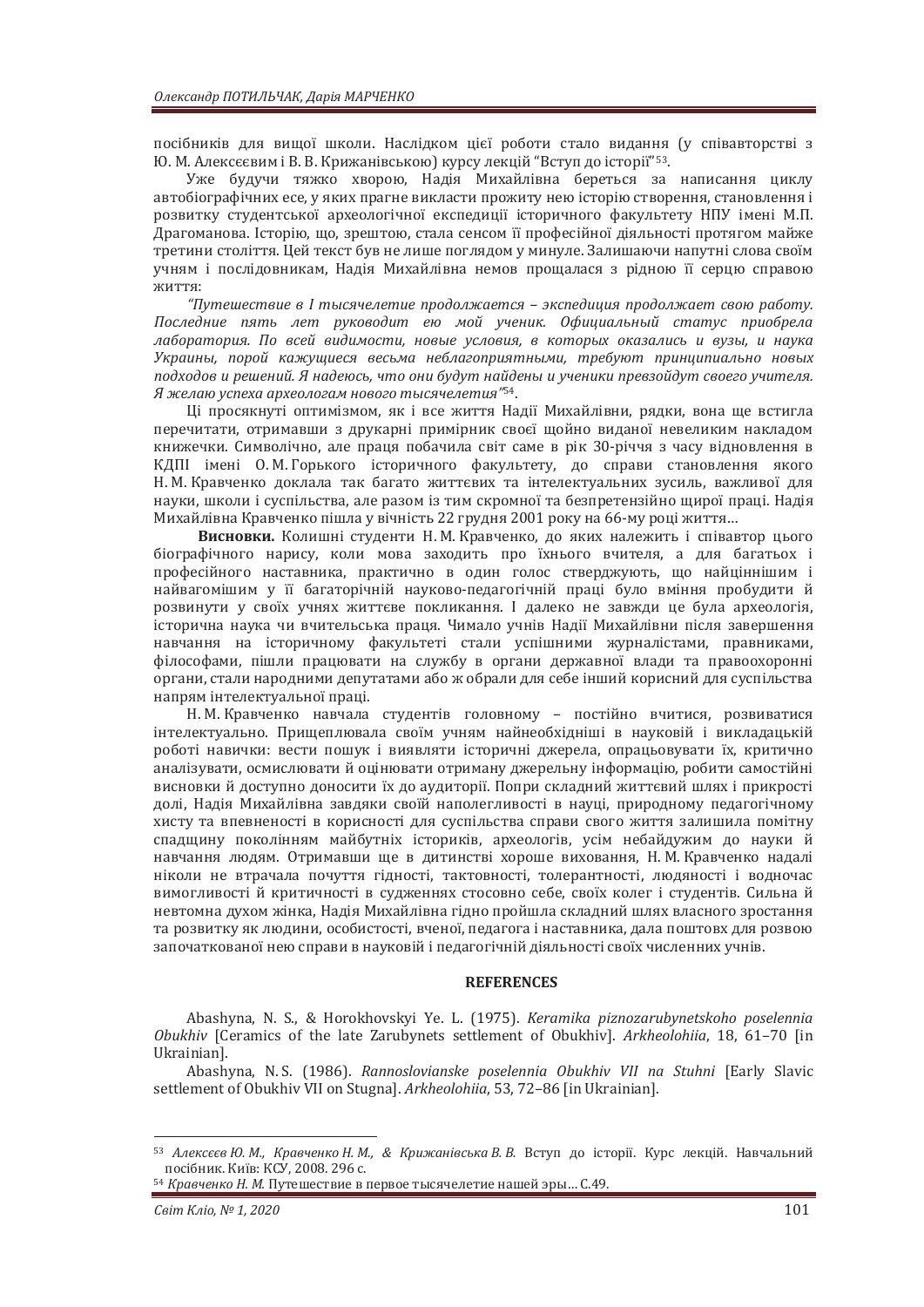Abashyna, N. (2003). *Nadiia Mykhailivna Kravchenko – vchenyi i pedahoh* [Nadiya Kravchenko is a scientist and a teacher]. *Ridna shkola*, 10, 40 [in Ukrainian].

Abashina, N. S. (2003). *Slovo ob uchitele* [A word about the teacher]. *Doslidzhennia z* arkheolohii, istorii, etnohrafii: pamiati N. M. Kravchenko. Kyiv: Vyd-vo imeni O. Telihy [in Russian].

Abashyna, N. S. (2007). *Kompleksy prazko-korchatskoi kultury poselennia Obukhiv II.* [Complexes of the Prague-Korchatka culture of the settlement of Obukhiv II.]. *Zbirnyk naukovykh* prats Naukovo-doslidnoho instytutu ukrainoznavstva, (15), 148-155. [in Ukrainian].

Abashyna, N. S. (2010). *N. M. Kravchenko - doslidnytsia cherniakhivskoi kultury* [N. Kravchenko is a researcher of Chernyakhiv culture]. Abstracts of Papers: *Cherniakhivska kultura. Aktualni problemy doslidzhen: do 40-richchia arkheolohichnoi ekspedytsii NPU im. M. P. Drahomanova* (2-5 ˓˓.). Kyiv [in Ukrainian].

Aleksieiev, Yu. M., Kravchenko, N. M., & Kryzhanivska, V. V. (2008). Vstup do istorii. Kurs lektsii [Basic history. Course of lectures]. Kyiy: *KSU* [in Ukrainian].

Baran, V. D. (Ed.). (1986). Arkheolohiia Ukrainskoi SSR [Archeology of the Ukrainian SSR] (Vol. 3) Kyiy: Naukova dumka [in Ukrainian].

Buzian, H. (2003). Kravchenko Nadiia Mykhailivna [Kravchenko Nadiia]. Kraieznavtsi Ukrainy *(Suchasni doslidnyky ridnoho kraiu): Dovidnyk. (Vol. 1). Kyiv-Kamianets-Podilskyi, 2003 [in* Ukrainian].

Derzhavnyi arkhiv mista Kyieva [State archive of the Kyiv –  $StAK$ ].

Horokhovskyi, Ye. L. (1979). Pokhovannia rannoskifskoho chasu na Kyivshchyni [Burial of early Scythian time in Kyiv region]. Arkheolohiia, 32, 105-107 [in Ukrainian].

Gorohovskij, E. L. (1985). *Hronologija mogil'nikov chernjahovskoj kul'tury* [Chronology of cemeteries of Chernyakhov culture]. Abstracts of Papers: *Tezisy dokladov sovetskoj delegacii na V* Mezhdunarodnom kongresse slavjanskoj arheologii (21-22 pp.). Moscow [in Russian].

Horokhovskyi, Ye. (2000). Zustrichnyi rukh: Dvi istorii pro pryhody skarbiv kultury Ukrainy y *Nimechchyny u XX stolitti* [Counter-movement: Two stories about the adventures of cultural treasures of Ukraine and Germany in the XX century]. *Dzerkalo tyzhnia*, 35, 69-85 [in Ukrainian].

Kravchenko, N. M. (1967). *Kosanovskij mogil'nik (po materialam raskopok V. P. Petrova*, *N. M. Kravchenko 1961-1964 gg.*) [Kosanovsky cemetery (based on archaeological excavations by VP Petrov, NM Kravchenko 1961-1964).]. *Materialy i issledovanija po arheologii SSSR*, (139), 77-135 [in Russian].

Kravchenko, N. M. (1967). *Pamjatniki Chernjahovskogo tipa v Budzhakskoj stepi. (Po materialam razvedki 1966 a.*) [Monuments of the Chernyakhov type in the Budzhak steppe. (According to archaeological materials of 1966)]. *Arheologicheskie issledovanija na Ukraine 1965-1966 gg.* Kiev, 224-225. [in Russian].

Kravchenko, N. M. (1971). *K* izucheniju pamjatnikov Chernjahovskogo tipa v stepjah Severo-Zapadnogo Prichernomor'ja [To the study of monuments of the Chernyakhov type in the steppes of the North-Western Black Sea coast. Materials on the archeology of the Northern Black Sea coast]. *Materialy po arheologii Severnogo Prichernomor'ja, (7), 51-70 [in Russian].* 

Kravchenko, N. M. (1971). Raboty Chernjahovskogo otrjada Dnestro-Dunajskoj jekspedicii [Works of the Chernyakhovsky detachment of the Dniester-Danube expedition.]. *Ar issledovanija na Ukraine v 1968 g.* Kiev, 40-43 [in Russian].

Kravchenko, N. M., Abashyna, N. S., & Horokhovskyi, Ye. L. (1975). *Novi pamiatky 1 tys. n.e. v Kyivskomu Podniprovi* [New monuments of the first millennium AD in the Kyiv Dnieper Region]. Arkheolohiia, 15, 87-98 [in Ukrainian].

Kravchenko, N. M. (1975). *Chernjahovskie pamjatniki Kievskogo Podneprov'ja* [Chernyakhov monuments of the Kiev Dnieper Region]. *Arheologicheskie otkrytija 1974 goda*. Moskow [in Russian].

Kravchenko, N. M., Abashina, N. S., & Cyndrovskaja, L. A. (1978). *Issledovanija pamjatnikov 1 tysjacheletija n.je. v bassejne Stugny* [Studies of monuments of the 1st millennium AD in the Stugna pool]. *Arheologicheskie otkrytija 1977 goda*. Moskow, 338 [in Russian].

Kravchenko, N. M. (1979). *Issledovanie slavianskih pamiatnikov na Stuane* [Study of Slavic monuments on Stugna]. *Slavjane i Rus'*. Kiev, 74-92 [in Russian].

Kravchenko, N. M. (1981). *K* voprosu o metodike sravniteľnogo izuchenija Chernjahovskoj i *rannesrednevekovyh slavianskih kul'tur* [On the question of the method of comparative study of Chernyakhovskaya and early medieval Slavic cultures]. *Abstracts of Papers: Tezisy dokladov* simpoziuma «Pozdnejshie sud'by Chernjahovskoj kul'tury» (22-24 pp.). Kamenec-Podol'skij [in Russian].